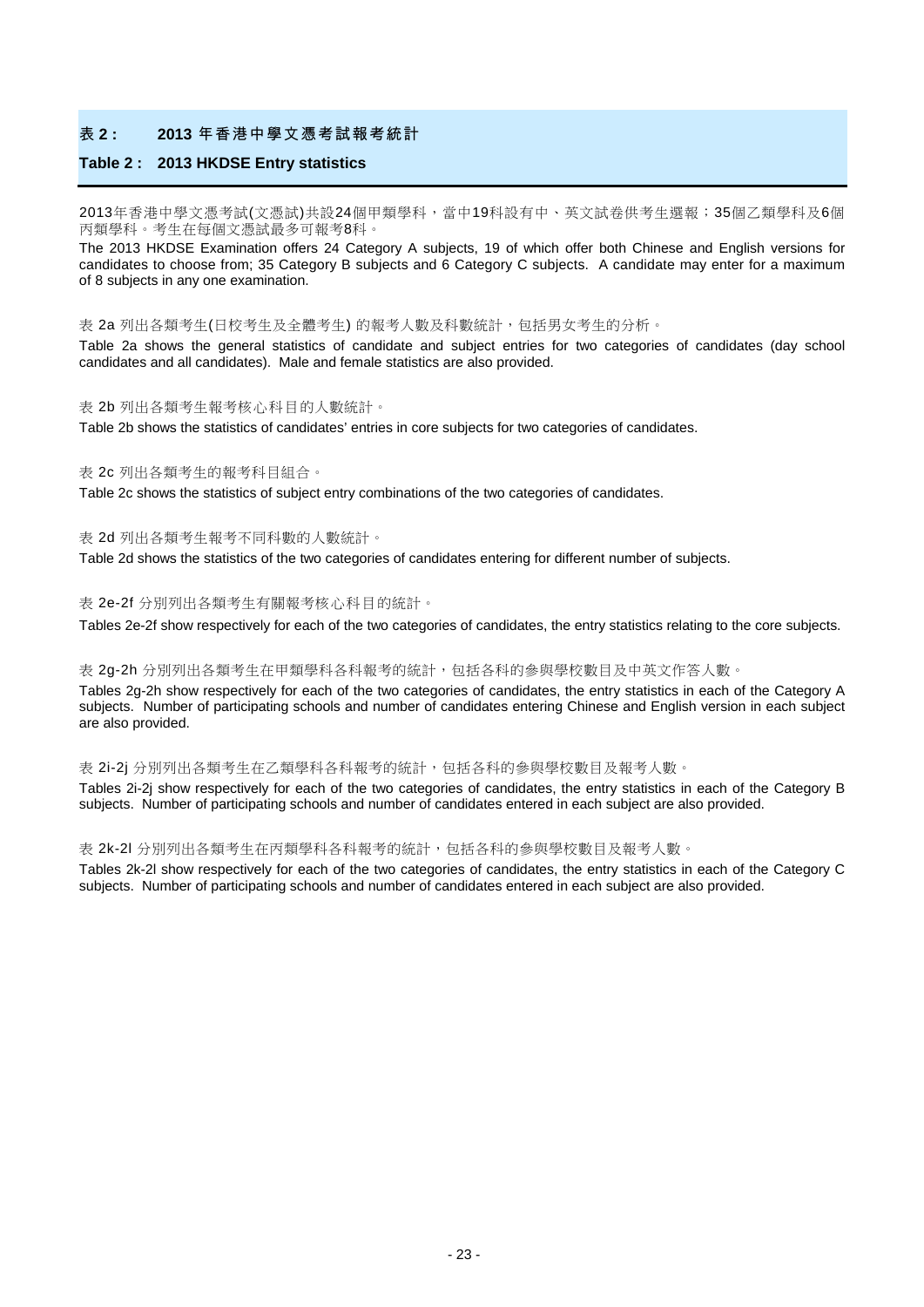### 表 **2a : 2013** 年文憑試報考人數及科數

# **Table 2a : 2013 HKDSE Candidate and subject entries**

|                                 |                             |                       | 日校考生<br>Day school candidates |                                                                      | 全體考生<br>All candidates                                                                                                                                                                                                                                      |                      |                        |  |
|---------------------------------|-----------------------------|-----------------------|-------------------------------|----------------------------------------------------------------------|-------------------------------------------------------------------------------------------------------------------------------------------------------------------------------------------------------------------------------------------------------------|----------------------|------------------------|--|
|                                 |                             | 男生<br>Male            | 女生<br>Female                  | 總數<br>Total                                                          | 男生<br>Male                                                                                                                                                                                                                                                  | 女生<br>Female         | 總數<br>Total            |  |
|                                 | 甲類學科<br>Category A subjects | 34 838<br>$(50.0\%)$  | 34 813<br>$(50.0\%)$          | 69 651<br>$(100.0\%)$                                                | 42 037<br>(51.2%)                                                                                                                                                                                                                                           | 40 089<br>$(48.8\%)$ | 82 126<br>$(100.0\%)$  |  |
| 報考人數                            | 乙類學科<br>Category B subjects | 2 0 6 7<br>$(43.9\%)$ | 2640<br>$(56.1\%)$            | 4707<br>$(100.0\%)$                                                  | 2 1 8 5<br>(44.3%)                                                                                                                                                                                                                                          | 2 7 4 3<br>(55.7%)   | 4928<br>$(100.0\%)$    |  |
| Number of candidate entries     | 丙類學科<br>Category C subjects | 84<br>(32.9%)         | 171<br>$(67.1\%)$             | 255<br>$(100.0\%)$                                                   | 93<br>174<br>$(34.8\%)$<br>(65.2%)<br>42 123<br>40 160<br>(51.2%)<br>(48.8%)<br>235 215<br>227 160<br>(50.9%<br>$(49.1\%)$<br>2 2 1 6<br>2795<br>(44.2%)<br>$(55.8\%)$<br>95<br>174<br>(35.3%)<br>(64.7%)<br>237 526<br>230 129<br>$(50.8\%)$<br>$(49.2\%)$ | 267<br>$(100.0\%)$   |                        |  |
|                                 | 所有類別<br>All Categories      | 34 886<br>$(50.0\%)$  | 34 864<br>$(50.0\%)$          | 69750<br>$(100.0\%)$                                                 |                                                                                                                                                                                                                                                             |                      | 82 283<br>$(100.0\%)$  |  |
|                                 | 甲類學科<br>Category A subjects | 208 984<br>(49.9%     | 209 870<br>$(50.1\%)$         | 418 854<br>$(100.0\%)$                                               |                                                                                                                                                                                                                                                             |                      | 462 375<br>$(100.0\%)$ |  |
| 報考總科數                           | 乙類學科<br>Category B subjects | 2 0 9 7<br>$(43.8\%)$ | 2686<br>(56.2%)               | 4783<br>$(100.0\%)$                                                  |                                                                                                                                                                                                                                                             |                      | 5 0 1 1<br>$(100.0\%)$ |  |
| Total number of subject entries | 丙類學科<br>Category C subjects | 84<br>(32.9%)         | 171<br>$(67.1\%)$             | 255<br>$(100.0\%)$<br>212727<br>423 892<br>$(50.2\%)$<br>$(100.0\%)$ | 269<br>$(100.0\%)$                                                                                                                                                                                                                                          |                      |                        |  |
|                                 | 所有類別<br>All Categories      | 211 165<br>$(49.8\%)$ |                               |                                                                      |                                                                                                                                                                                                                                                             |                      | 467 655<br>$(100.0\%)$ |  |

### 表 **2b : 2013** 年文憑試報考核心科目人數

# **Table 2b : 2013 HKDSE Entries in core subjects**

|                                    |            | 日校考生<br>Day school candidates |             | 全體考生<br>All candidates |            |             |  |
|------------------------------------|------------|-------------------------------|-------------|------------------------|------------|-------------|--|
|                                    | 男生         | 女生                            | 總數          | 男生                     | 女生         | 總數          |  |
|                                    | Male       | Female                        | Total       | Male                   | Female     | Total       |  |
| 中國語文                               | 34 598     | 34 552                        | 69 150      | 39 934                 | 38 196     | 78 130      |  |
| Chinese Language                   | $(50.0\%)$ | $(50.0\%)$                    | $(100.0\%)$ | $(51.1\%)$             | (48.9%)    | $(100.0\%)$ |  |
| 英國語文                               | 34 836     | 34 812                        | 69 648      | 40 410                 | 38 857     | 79 267      |  |
| English Language                   | $(50.0\%)$ | $(50.0\%)$                    | $(100.0\%)$ | $(51.0\%)$             | $(49.0\%)$ | $(100.0\%)$ |  |
| 數學必修部分                             | 34 835     | 34 807                        | 69 642      | 39 360                 | 37 834     | 77 194      |  |
| <b>Mathematics Compulsory Part</b> | $(50.0\%)$ | $(50.0\%)$                    | $(100.0\%)$ | $(51.0\%)$             | $(49.0\%)$ | $(100.0\%)$ |  |
| 通識教育                               | 34 828     | 34 809                        | 69 637      | 38 5 22                | 36 933     | 75 455      |  |
| <b>Liberal Studies</b>             | $(50.0\%)$ | $(50.0\%)$                    | $(100.0\%)$ | $(51.1\%)$             | $(48.9\%)$ | $(100.0\%)$ |  |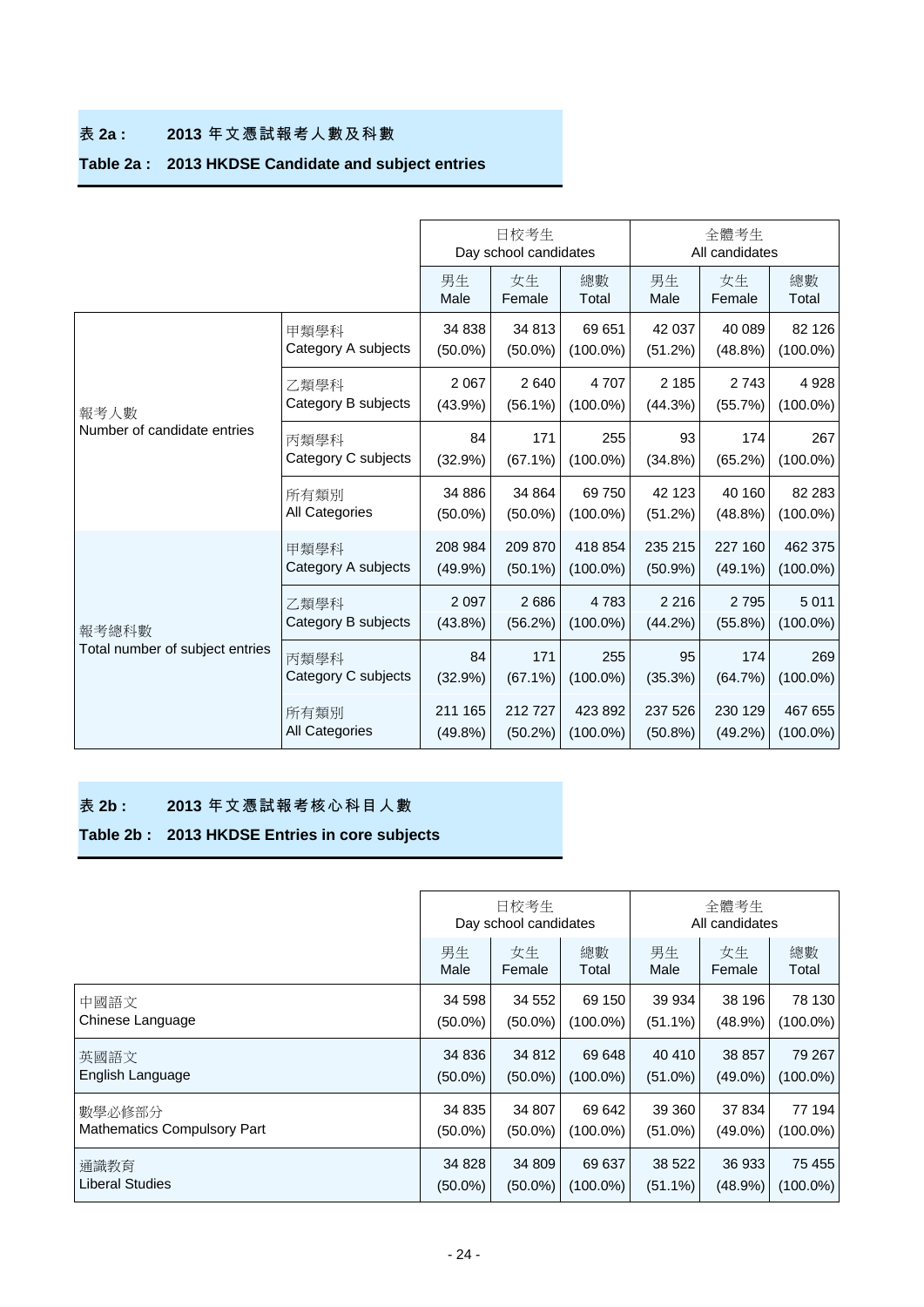#### 表 **2c : 2013** 年文憑試報考科目組合

## **Table 2c : 2013 HKDSE Subject entry combinations**

|                                         | 日校考生<br>全體考生<br>Day school candidates<br>All candidates |            |           |            |            |            |
|-----------------------------------------|---------------------------------------------------------|------------|-----------|------------|------------|------------|
|                                         | 男生                                                      | 女生         | 總數        | 男生         | 女生         | 總數         |
|                                         | Male                                                    | Female     | Total     | Male       | Female     | Total      |
|                                         | 34 886                                                  | 34 864     | 69 750    | 42 123     | 40 160     | 82 283     |
| 4 個核心科目 + 1 個選修科目                       | 4 2 4 4                                                 | 3 2 4 3    | 7487      | 4988       | 3671       | 8659       |
| 4 core subjects + 1 elective subject    | $(12.2\%)$                                              | $(9.3\%)$  | (10.7%)   | (11.8%)    | $(9.1\%)$  | $(10.5\%)$ |
| 4 個核心科目 + 2 個選修科目                       | 23 5 85                                                 | 24 061     | 47 646    | 25 4 14    | 25 177     | 50 591     |
| 4 core subjects $+2$ elective subjects  | (67.6%)                                                 | $(69.0\%)$ | (68.3%)   | $(60.3\%)$ | (62.7%)    | (61.5%)    |
| 4 個核心科目 + 3 個選修科目                       | 6623                                                    | 7 1 3 2    | 13755     | 6948       | 7 2 7 2    | 14 2 20    |
| 4 core subjects $+3$ elective subjects  | $(19.0\%)$                                              | (20.5%)    | (19.7%)   | (16.5%)    | $(18.1\%)$ | (17.3%)    |
| 4 個核心科目 + 4 個選修科目                       | 53                                                      | 81         | 134       | 65         | 85         | 150        |
| 4 core subjects $+$ 4 elective subjects | $(0.2\%)$                                               | $(0.2\%)$  | $(0.2\%)$ | $(0.2\%)$  | $(0.2\%)$  | $(0.2\%)$  |

備註:選修科目包括甲類、乙類及丙類科目

Remark: Elective subjects include Category A, B and C subjects

#### 表 **2d : 2013** 年文憑試報考科數分析

#### **Table 2d : 2013 HKDSE Analysis of number of subjects entered by candidates**

|                                    |              |       | 日校考生<br>Day school candidates |       |                |       | 全體考生<br>All candidates |       |           |       |           |       |
|------------------------------------|--------------|-------|-------------------------------|-------|----------------|-------|------------------------|-------|-----------|-------|-----------|-------|
| 報考科數<br>No. of subjects<br>entered | 男生 Male      |       | 女生 Female                     |       | 總數 Total       |       | 男生 Male                |       | 女生 Female |       | 總數 Total  |       |
|                                    | 人數<br>No.    | %     | 人數<br>No.                     | %     | 人數<br>No.      | %     | 人數<br>No.              | %     | 人數<br>No. | %     | 人數<br>No. | %     |
| 1                                  | 48           | 0.1   | 53                            | 0.2   | 101            | 0.1   | 1809                   | 4.3   | 507<br>1  | 3.8   | 3316      | 4.0   |
| $\overline{2}$                     | $\mathbf{1}$ | 0.0   | $\overline{\phantom{a}}$      | ٠     | 1              | 0.0   | 1 0 6 8                | 2.5   | 992       | 2.5   | 2 0 6 0   | 2.5   |
| 3                                  | 6            | 0.0   | 1                             | 0.0   | $\overline{7}$ | 0.0   | 773                    | 1.8   | 655       | 1.6   | 1428      | 1.7   |
| $\overline{4}$                     | 110          | 0.3   | 47                            | 0.1   | 157            | 0.2   | 685                    | 1.6   | 440       | 1.1   | 1 1 2 5   | 1.4   |
| 5                                  | 4418         | 12.7  | 3 4 0 6                       | 9.8   | 7824           | 11.2  | 5 3 1 0                | 12.6  | 3942      | 9.8   | 9 2 5 2   | 11.2  |
| 6                                  | 23 607       | 67.7  | 24 127                        | 69.2  | 47 734         | 68.4  | 25 4 42                | 60.4  | 25 250    | 62.9  | 50 692    | 61.6  |
| $\overline{7}$                     | 6643         | 19.0  | 7 1 4 9                       | 20.5  | 13792          | 19.8  | 6968                   | 16.5  | 7 2 8 9   | 18.1  | 14 257    | 17.3  |
| 8                                  | 53           | 0.2   | 81                            | 0.2   | 134            | 0.2   | 68                     | 0.2   | 85        | 0.2   | 153       | 0.2   |
| 總數 Total                           | 34 886       | 100.0 | 34 864                        | 100.0 | 69 750         | 100.0 | 42 123                 | 100.0 | 40 160    | 100.0 | 82 283    | 100.0 |

備註:包括甲類、乙類及丙類科目

Remark: Include Category A, B and C subjects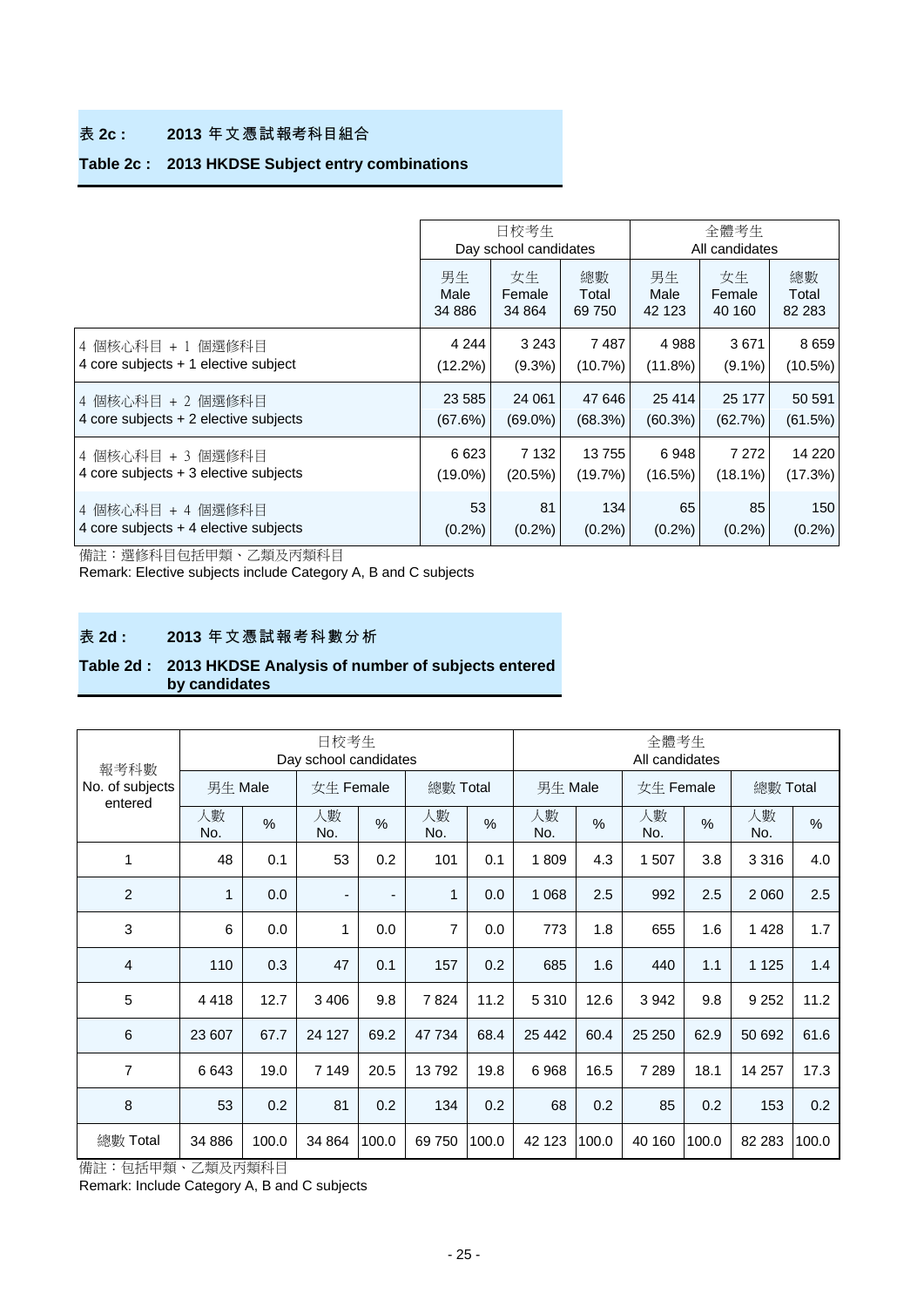### 表 **2e : 2013** 年文憑試有關報考核心科目的統計 日校考生

#### **Table 2e : 2013 HKDSE Analysis of candidates' entries relating to the core subjects**

**Day School Candidates**

|                                    |                           |                                                     | 有關報考核心科目的考生人數<br>Statistics of entries relating to the core subjects                                             |                                                          |                                                           |
|------------------------------------|---------------------------|-----------------------------------------------------|------------------------------------------------------------------------------------------------------------------|----------------------------------------------------------|-----------------------------------------------------------|
| 報考科數<br>No. of subjects<br>entered | 考生人數<br>No. of candidates | 四個核心科目均有報考<br>Entered for all four<br>core subjects | 只報考兩科語文及<br>數學必修部分<br>Entered for<br>both language<br>subjects and<br><b>Mathematics</b><br>Compulsory Part only | 只報考兩科語文<br>Entered for both<br>language subjects<br>only | 沒有報考四個核心科目<br>Did not enter for the<br>four core subjects |
| 1                                  | 101<br>$(0.1\%)$          |                                                     |                                                                                                                  |                                                          | $(0.1\%)$<br>99                                           |
| $\overline{2}$                     | $(0.0\%)$<br>1            |                                                     |                                                                                                                  | $1(0.0\%)$                                               |                                                           |
| 3                                  | 7<br>$(0.0\%)$            |                                                     | $(0.0\%)$<br>1                                                                                                   | $(0.0\%)$<br>1                                           | $(0.0\%)$                                                 |
| 4                                  | 157<br>$(0.2\%)$          | 117<br>$(0.2\%)$                                    | $(0.0\%)$<br>1                                                                                                   |                                                          |                                                           |
| 5                                  | (11.2%)<br>7824           | 7 487 (10.7%)                                       | 3<br>$(0.0\%)$                                                                                                   |                                                          |                                                           |
| 6                                  | 47 734<br>$(68.4\%)$      | 47 646 (68.3%)                                      |                                                                                                                  |                                                          |                                                           |
| 7                                  | 13792<br>$(19.8\%)$       | 13755<br>(19.7%)                                    |                                                                                                                  |                                                          |                                                           |
| 8                                  | 134<br>$(0.2\%)$          | 134<br>$(0.2\%)$                                    |                                                                                                                  |                                                          |                                                           |
| 總數 Total                           | 69 750<br>$(100.0\%)$     | 69 139<br>$(99.1\%)$                                | 5<br>$(0.0\%)$                                                                                                   | $2(0.0\%)$                                               | 100<br>$(0.1\%)$                                          |

備註:包括甲類、乙類及丙類科目

Remark: Include Category A, B and C subjects

#### 表 **2f : 2013** 年文憑試有關報考核心科目的統計 全體考生

#### **Table 2f : 2013 HKDSE Analysis of candidates' entries relating to the core subjects**

**All Candidates**

|                                    |                           |                                                     | 有關報考核心科目的考生人數<br>Statistics of entries relating to the core subjects                                             |                                                          |                                                           |  |  |  |  |  |  |  |  |
|------------------------------------|---------------------------|-----------------------------------------------------|------------------------------------------------------------------------------------------------------------------|----------------------------------------------------------|-----------------------------------------------------------|--|--|--|--|--|--|--|--|
| 報考科數<br>No. of subjects<br>entered | 考生人數<br>No. of candidates | 四個核心科目均有報考<br>Entered for all four<br>core subjects | 只報考兩科語文及<br>數學必修部分<br>Entered for<br>both language<br>subjects and<br><b>Mathematics</b><br>Compulsory Part only | 只報考兩科語文<br>Entered for both<br>language subjects<br>only | 沒有報考四個核心科目<br>Did not enter for the<br>four core subjects |  |  |  |  |  |  |  |  |
| 1                                  | 3316<br>$(4.0\%)$         |                                                     |                                                                                                                  |                                                          | 359 (0.4%)                                                |  |  |  |  |  |  |  |  |
| $\overline{2}$                     | 2 0 6 0<br>(2.5%)         |                                                     |                                                                                                                  | 930 (1.1%)                                               | 46 (0.1%)                                                 |  |  |  |  |  |  |  |  |
| 3                                  | (1.7%)<br>1428            |                                                     | 384<br>$(0.5\%)$                                                                                                 | 217 (0.3%)                                               | 5<br>$(0.0\%)$                                            |  |  |  |  |  |  |  |  |
| 4                                  | 1 1 2 5<br>$(1.4\%)$      | 320<br>$(0.4\%)$                                    | $(0.5\%)$<br>371                                                                                                 | 50 (0.1%)                                                |                                                           |  |  |  |  |  |  |  |  |
| 5                                  | 9 2 5 2<br>(11.2%)        | 8 659 (10.5%)                                       | $(0.2\%)$<br>138                                                                                                 | $2(0.0\%)$                                               |                                                           |  |  |  |  |  |  |  |  |
| 6                                  | 50 692<br>(61.6%)         | 50 591 (61.5%)                                      | $(0.0\%)$<br>4                                                                                                   |                                                          |                                                           |  |  |  |  |  |  |  |  |
| $\overline{7}$                     | 14 257<br>(17.3%)         | 14 220 (17.3%)                                      |                                                                                                                  |                                                          |                                                           |  |  |  |  |  |  |  |  |
| 8                                  | (0.2%)<br>153             | $(0.2\%)$<br>150                                    |                                                                                                                  |                                                          |                                                           |  |  |  |  |  |  |  |  |
| 總數 Total                           | 82 283<br>$(100.0\%)$     | 73 940 (89.9%)                                      | 897<br>$(1.1\%)$                                                                                                 | 1 199 (1.5%)                                             | 410 (0.5%)                                                |  |  |  |  |  |  |  |  |

備註:包括甲類、乙類及丙類科目 Remark: Include Category A, B and C subjects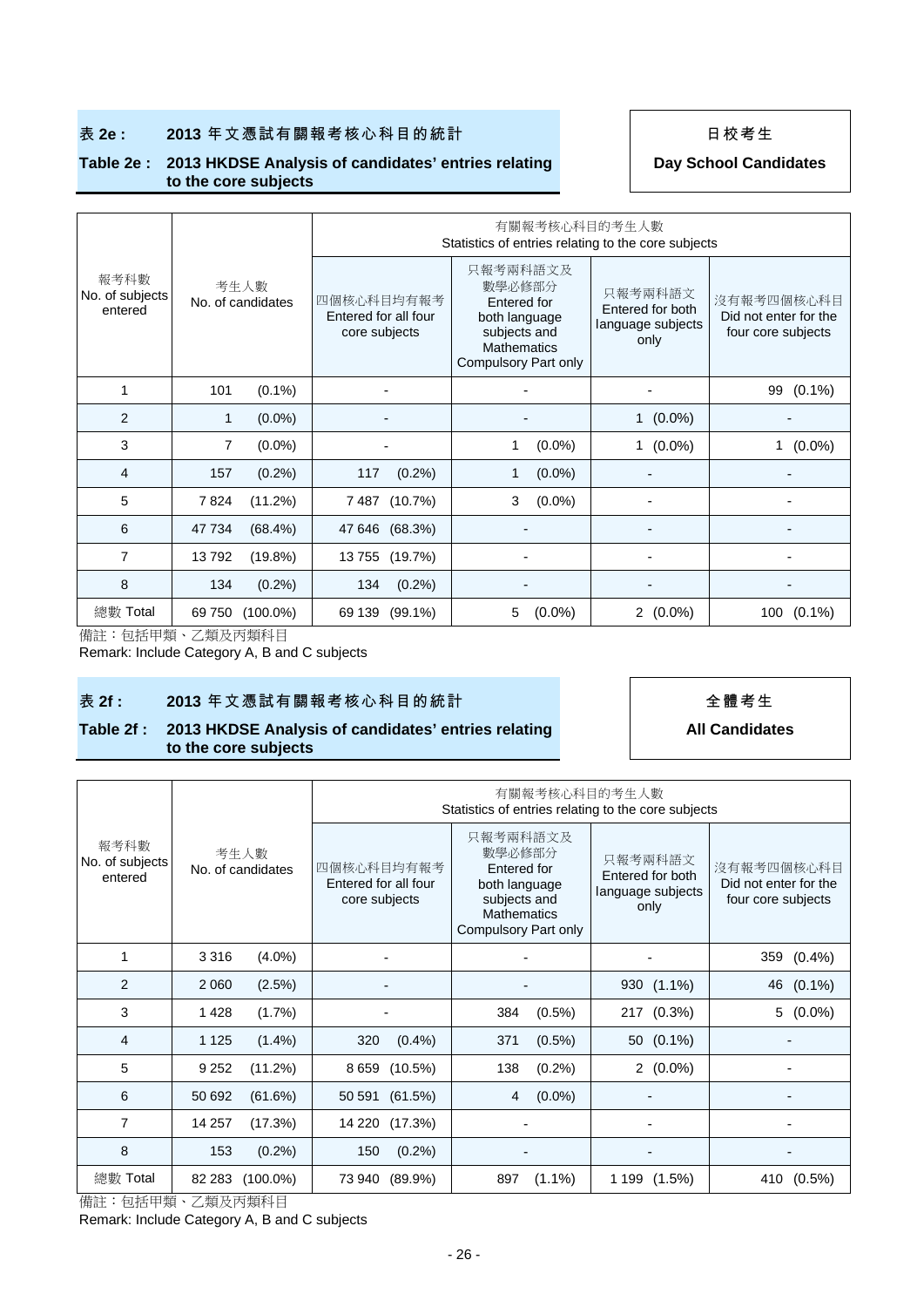# 表 2g : 2013年文憑試甲類學科各科報考的統計 | 日校考生

#### **Table 2g : 2013 HKDSE Entries statistics in each of the Category A subjects**

|                                | 科目                                                          |     | 參與學校數目                             | 性別        |                         |                 | 報考人數                    | No. of candidates entered    |         |                 |
|--------------------------------|-------------------------------------------------------------|-----|------------------------------------|-----------|-------------------------|-----------------|-------------------------|------------------------------|---------|-----------------|
|                                | Subject                                                     |     | No. of<br>participating<br>schools | Gender    | 中文作答<br>Chinese version |                 | 英文作答<br>English version |                              |         | 總數<br>Total     |
|                                |                                                             |     |                                    | 男生 Male   | 3919                    | (23.3%)         | 3 4 9 8                 | $(20.8\%)$                   | 7417    | $(44.1\%)$      |
| 生物<br>Biology                  |                                                             | 426 | $(93.4\%)$                         | 女生 Female | 4 177                   | (24.8%)         | 5 2 2 2                 | $(31.1\%)$                   | 9 3 9 9 | $(55.9\%)$      |
|                                |                                                             |     |                                    | 總數 Total  | 8 0 9 6                 | $(48.1\%)$      | 8720                    | (51.9%)                      |         | 16 816 (100.0%) |
|                                |                                                             |     |                                    | 男生 Male   | 3770                    | (23.9%)         | 3 2 8 0                 | $(20.8\%)$                   | 7 0 5 0 | (44.7%)         |
|                                | 企業、會計與財務概論<br>Business, Accounting and Financial<br>Studies |     | $(91.2\%)$                         | 女生 Female | 3708                    | (23.5%)         | 5 0 0 5                 | (31.8%)                      | 8713    | (55.3%)         |
|                                |                                                             |     |                                    | 總數 Total  | 7478                    | (47.4%)         | 8 2 8 5                 | (52.6%)                      |         | 15 763 (100.0%) |
|                                |                                                             |     |                                    | 男生 Male   | 2 1 1 8                 | $(18.4\%)$      | 2936                    | $(25.6\%)$                   | 5 0 5 4 | $(44.0\%)$      |
|                                | 會計單元<br><b>Accounting Module</b>                            | 371 | $(81.4\%)$                         | 女生 Female | 2 0 6 2                 | $(18.0\%)$      | 4 3 6 6                 | $(38.0\%)$                   | 6428    | $(56.0\%)$      |
| Elective Part                  |                                                             |     |                                    | 總數 Total  | 4 180                   | $(36.4\%)$      | 7 3 0 2                 | $(63.6\%)$                   |         | 11 482 (100.0%) |
|                                |                                                             |     |                                    | 男生 Male   | 1652                    | (38.6%)         | 344                     | $(8.0\%)$                    | 1996    | (46.6%)         |
| 選修部分                           | 商業管理單元<br><b>Business Management</b>                        | 177 | $(38.8\%)$                         | 女生 Female | 1646                    | (38.4%)         | 639                     | $(14.9\%)$                   | 2 2 8 5 | $(53.4\%)$      |
|                                | Module                                                      |     |                                    | 總數 Total  | 3 2 9 8                 | (77.0%)         | 983                     | $(23.0\%)$                   |         | 4 281 (100.0%)  |
|                                |                                                             |     |                                    | 男生 Male   | 3 0 4 1                 | (18.6%)         | 6 1 9 3                 | $(38.0\%)$                   | 9 2 3 4 | (56.6%)         |
| 化學<br>Chemistry                |                                                             | 425 | (93.2%)                            | 女生 Female | 1 904                   | (11.7%)         | 5 1 7 0                 | (31.7%)                      | 7074    | (43.4%)         |
|                                |                                                             |     |                                    | 總數 Total  | 4 9 4 5                 | $(30.3\%)$      | 11 363                  | (69.7%)                      |         | 16 308 (100.0%) |
|                                |                                                             |     |                                    | 男生 Male   | 3609                    | $(48.0\%)$      |                         |                              | 3609    | $(48.0\%)$      |
| 中國歷史<br><b>Chinese History</b> |                                                             | 422 | (92.5%)                            | 女生 Female | 3 9 0 8                 | $(52.0\%)$      |                         |                              | 3 9 0 8 | $(52.0\%)$      |
|                                |                                                             |     |                                    | 總數 Total  |                         | 7 517 (100.0%)  |                         |                              |         | 7 517 (100.0%)  |
|                                |                                                             |     |                                    | 男生 Male   | 34 598                  | $(50.0\%)$      |                         |                              | 34 598  | $(50.0\%)$      |
| 中國語文                           | Chinese Language                                            | 456 | $(100.0\%)$                        | 女生 Female | 34 552                  | $(50.0\%)$      |                         |                              | 34 552  | $(50.0\%)$      |
|                                |                                                             |     |                                    | 總數 Total  |                         | 69 150 (100.0%) |                         |                              | 69 150  | $(100.0\%)$     |
|                                |                                                             |     |                                    | 男生 Male   | 34 217                  | $(50.1\%)$      |                         |                              | 34 217  | $(50.1\%)$      |
|                                | 廣東話<br>Cantonese                                            | 455 | $(99.8\%)$                         | 女生 Female | 34 054                  | $(49.9\%)$      |                         | $\overline{a}$               | 34 054  | $(49.9\%)$      |
|                                |                                                             |     |                                    | 總數 Total  |                         | 68 271 (100.0%) |                         |                              | 68 271  | $(100.0\%)$     |
| 選項 Option                      |                                                             |     |                                    | 男生 Male   | 381                     | (43.3%)         |                         | $\blacksquare$               | 381     | (43.3%)         |
|                                | 普通話<br>Putonghua                                            | 162 | (35.5%)                            | 女生 Female | 498                     | (56.7%)         |                         |                              | 498     | (56.7%)         |
|                                |                                                             |     |                                    | 總數 Total  |                         | 879 (100.0%)    |                         | $\qquad \qquad \blacksquare$ |         | 879 (100.0%)    |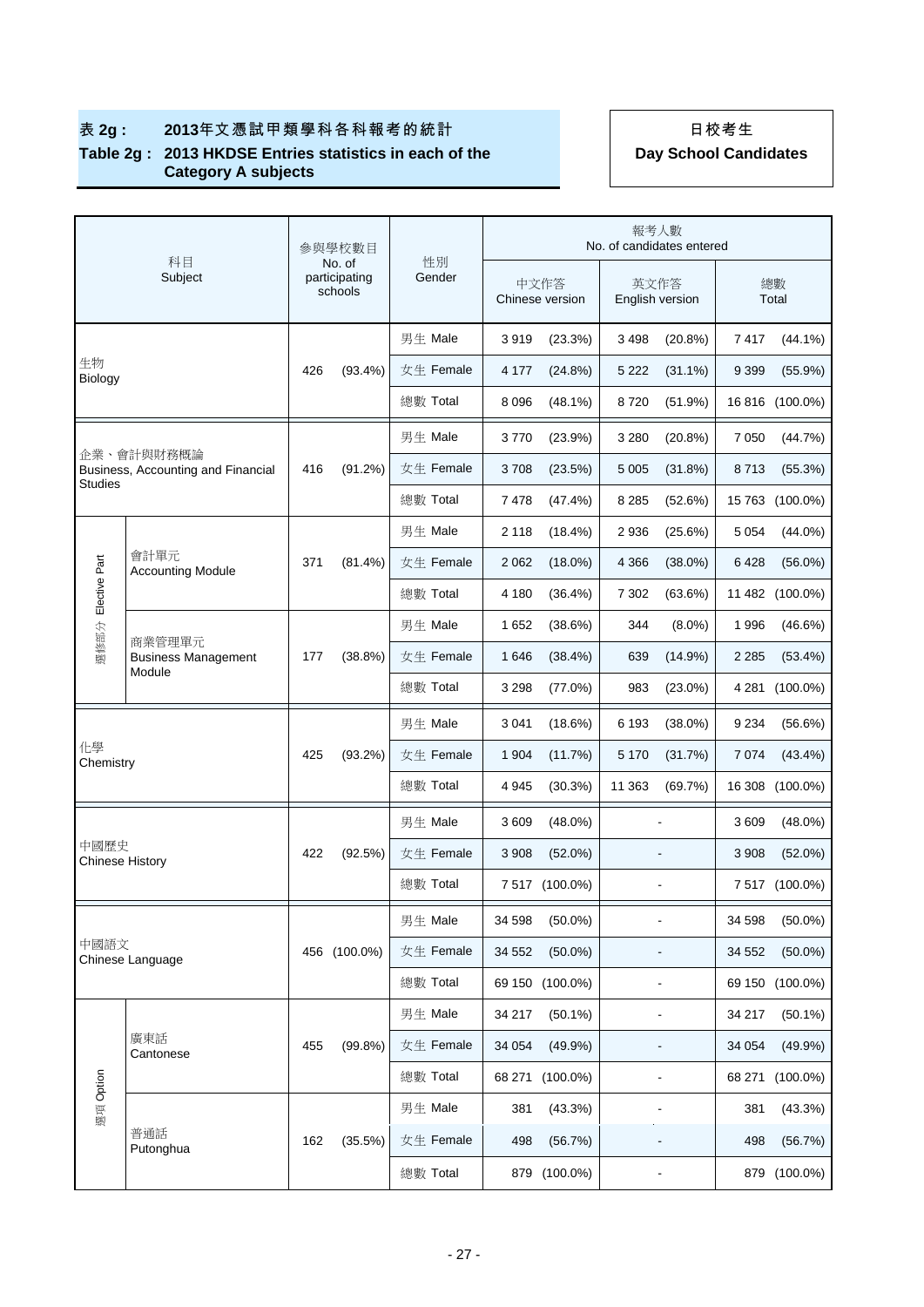# 表 2g : 2013年文憑試甲類學科各科報考的統計 | 日校考生

#### **Table 2g : 2013 HKDSE Entries statistics in each of the Category A subjects**

|               |                                        |     | 参與學校數目                             |              | 報考人數<br>No. of candidates entered |                         |                         |                |         |                 |
|---------------|----------------------------------------|-----|------------------------------------|--------------|-----------------------------------|-------------------------|-------------------------|----------------|---------|-----------------|
|               | 科目<br>Subject                          |     | No. of<br>participating<br>schools | 性別<br>Gender |                                   | 中文作答<br>Chinese version | 英文作答<br>English version |                |         | 總數<br>Total     |
|               |                                        |     |                                    | 男生 Male      | 777                               | (27.7%)                 |                         |                | 777     | (27.7%)         |
| 中國文學          | Chinese Literature                     | 193 | (42.3%)                            | 女生 Female    | 2 0 2 6                           | (72.3%)                 |                         |                | 2026    | (72.3%)         |
|               |                                        |     |                                    | 總數 Total     | 2 8 0 3                           | $(100.0\%)$             |                         |                | 2 8 0 3 | $(100.0\%)$     |
|               |                                        |     |                                    | 男生 Male      | 595                               | (73.5%)                 | 2                       | (0.2%)         | 597     | (73.7%)         |
| 設計與應用科技       | Design and Applied Technology          | 53  | (11.6%)                            | 女生 Female    | 212                               | (26.2%)                 | 1                       | $(0.1\%)$      | 213     | (26.3%)         |
|               |                                        |     |                                    | 總數 Total     | 807                               | (99.6%)                 | 3                       | (0.4%          |         | 810 (100.0%)    |
|               |                                        |     |                                    | 男生 Male      | 53                                | (70.7%)                 |                         | $\overline{a}$ | 53      | (70.7%)         |
|               | 自動化操作<br>Automation                    |     | $(1.8\%)$                          | 女生 Female    | 22                                | (29.3%)                 |                         |                | 22      | (29.3%)         |
|               |                                        |     |                                    | 總數 Total     |                                   | 75 (100.0%)             |                         |                |         | 75 (100.0%)     |
|               | 創意數碼媒體<br>Creative Digital Media       |     | $(4.6\%)$                          | 男生 Male      | 196                               | (67.6%)                 |                         | $\overline{a}$ | 196     | (67.6%)         |
|               |                                        | 21  |                                    | 女生 Female    | 94                                | (32.4%)                 |                         |                | 94      | (32.4%)         |
|               |                                        |     |                                    | 總數 Total     |                                   | 290 (100.0%)            |                         |                |         | 290 (100.0%)    |
| Elective Part |                                        |     |                                    | 男生 Male      | 384                               | (76.6%)                 | 2                       | (0.4%          | 386     | (77.0%)         |
|               | 設計實踐及材料處理<br>Design Implementation and | 35  | (7.7%)                             | 女生 Female    | 114                               | (22.8%)                 | 1                       | (0.2%)         | 115     | $(23.0\%)$      |
| 選修部分          | <b>Material Processing</b>             |     |                                    | 總數 Total     | 498                               | $(99.4\%)$              | 3                       | $(0.6\%)$      |         | 501 (100.0%)    |
|               |                                        |     |                                    | 男生 Male      | 44                                | (65.7%)                 |                         |                | 44      | (65.7%)         |
|               | 電子<br>Electronics                      | 6   | (1.3%)                             | 女生 Female    | 23                                | (34.3%)                 |                         |                | 23      | (34.3%)         |
|               |                                        |     |                                    | 總數 Total     |                                   | 67 (100.0%)             |                         |                |         | 67 (100.0%)     |
|               |                                        |     |                                    | 男生 Male      |                                   | 513 (74.7%)             | 2                       | (0.3%)         |         | 515 (75.0%)     |
|               | 視像化及電腦輔助設計模塑<br>Visualisation and CAD  | 46  | $(10.1\%)$                         | 女生 Female    | 171                               | (24.9%)                 | 1                       | $(0.1\%)$      | 172     | $(25.0\%)$      |
|               | Modelling                              |     |                                    | 總數 Total     | 684                               | $(99.6\%)$              | 3                       | $(0.4\%)$      |         | 687 (100.0%)    |
|               | 經濟<br>Economics                        |     |                                    | 男生 Male      | 4879                              | (24.3%)                 | 4553                    | (22.7%)        | 9 4 3 2 | $(47.1\%)$      |
|               |                                        | 438 | $(96.1\%)$                         | 女生 Female    | 4 5 9 3                           | (22.9%)                 | 6019                    | $(30.0\%)$     | 10 612  | (52.9%)         |
|               |                                        |     |                                    | 總數 Total     | 9472                              | (47.3%)                 | 10 572                  | (52.7%)        |         | 20 044 (100.0%) |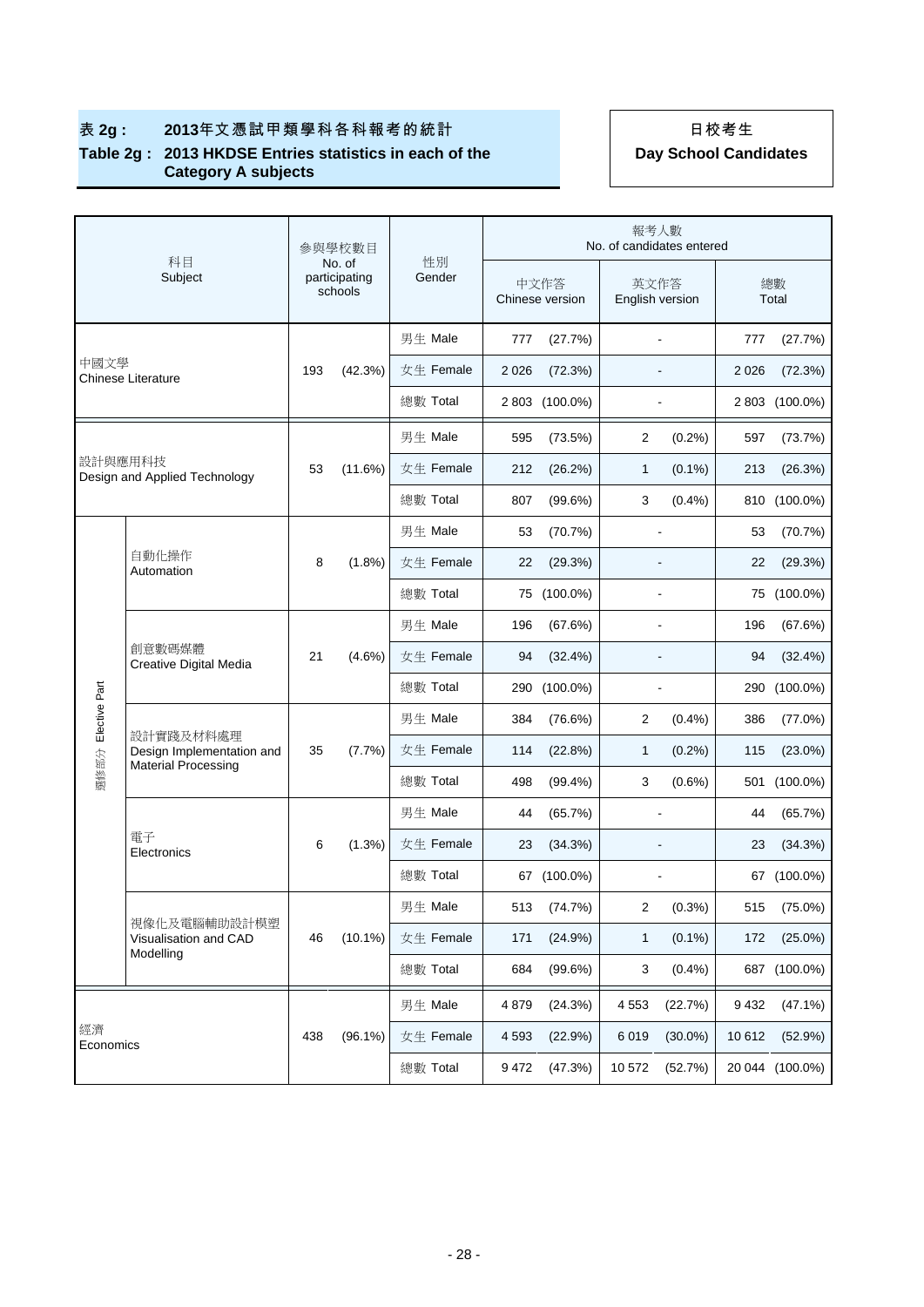# 表 2g : 2013年文憑試甲類學科各科報考的統計 | 日校考生

#### **Table 2g : 2013 HKDSE Entries statistics in each of the Category A subjects**

|                    |                                                |              | 參與學校數目                             |              |                         |                |                         | 報考人數<br>No. of candidates entered |             |                 |
|--------------------|------------------------------------------------|--------------|------------------------------------|--------------|-------------------------|----------------|-------------------------|-----------------------------------|-------------|-----------------|
|                    | 科目<br>Subject                                  |              | No. of<br>participating<br>schools | 性別<br>Gender | 中文作答<br>Chinese version |                | 英文作答<br>English version |                                   | 總數<br>Total |                 |
|                    |                                                |              |                                    | 男生 Male      |                         | $\blacksquare$ | 34 836                  | $(50.0\%)$                        | 34 836      | $(50.0\%)$      |
| 英國語文               | English Language                               | 456 (100.0%) |                                    | 女生 Female    |                         |                | 34 812                  | $(50.0\%)$                        | 34 812      | $(50.0\%)$      |
|                    |                                                |              |                                    | 總數 Total     |                         | $\blacksquare$ |                         | 69 648 (100.0%)                   |             | 69 648 (100.0%) |
|                    |                                                |              |                                    | 男生 Male      | 318                     | $(38.8\%)$     | 7                       | (0.9%                             | 325         | (39.6%)         |
|                    | 倫理與宗教<br><b>Ethics and Religious Studies</b>   |              | (17.8%)                            | 女生 Female    | 433                     | (52.8%)        | 62                      | (7.6%)                            | 495         | $(60.4\%)$      |
|                    |                                                |              |                                    | 總數 Total     | 751                     | (91.6%)        | 69                      | $(8.4\%)$                         | 820         | $(100.0\%)$     |
|                    |                                                |              |                                    | 男生 Male      | 70                      | (33.8%)        |                         | ÷,                                | 70          | (33.8%)         |
| 選修部分 Elective Part | 佛教<br><b>Buddhism</b>                          | 16           | $(3.5\%)$                          | 女生 Female    | 137                     | (66.2%)        |                         |                                   | 137         | (66.2%)         |
|                    |                                                |              |                                    | 總數 Total     | 207                     | $(100.0\%)$    |                         | ÷,                                | 207         | $(100.0\%)$     |
|                    |                                                | 67           | (14.7%)                            | 男生 Male      | 248                     | $(40.5\%)$     | 7                       | $(1.1\%)$                         | 255         | (41.6%)         |
|                    | 基督宗教<br>Christianity                           |              |                                    | 女生 Female    | 296                     | (48.3%)        | 62                      | $(10.1\%)$                        | 358         | (58.4%)         |
|                    |                                                |              |                                    | 總數 Total     | 544                     | (88.7%)        | 69                      | (11.3%)                           |             | 613 (100.0%)    |
|                    |                                                |              |                                    | 男生 Male      | 3955                    | $(30.2\%)$     | 1664                    | (12.7%)                           | 5619        | (42.9%)         |
| 地理<br>Geography    |                                                | 425          | (93.2%)                            | 女生 Female    | 4 4 3 2                 | $(33.8\%)$     | 3 0 4 8                 | (23.3%)                           | 7480        | $(57.1\%)$      |
|                    |                                                |              |                                    | 總數 Total     | 8 3 8 7                 | $(64.0\%)$     | 4712                    | $(36.0\%)$                        |             | 13 099 (100.0%) |
|                    |                                                |              |                                    | 男生 Male      | 281                     | (25.7%)        | 20                      | $(1.8\%)$                         | 301         | (27.5%)         |
|                    | 健康管理與社會關懷<br>Health Management and Social Care | 51           | (11.2%)                            | 女生 Female    | 703                     | (64.3%)        | 89                      | $(8.1\%)$                         | 792         | (72.5%)         |
|                    |                                                |              |                                    | 總數 Total     | 984                     | $(90.0\%)$     | 109                     | $(10.0\%)$                        |             | 1 093 (100.0%)  |
|                    |                                                |              |                                    | 男生 Male      | 2 1 8 0                 | (33.2%)        | 693                     | $(10.6\%)$                        | 2873        | $(43.8\%)$      |
| 歷史<br>History      |                                                | 336          | (73.7%)                            | 女生 Female    | 2 3 1 9                 | (35.3%)        | 1 3 7 3                 | (20.9%                            | 3692        | (56.2%)         |
|                    |                                                |              |                                    | 總數 Total     | 4 4 9 9                 | (68.5%)        | 2 0 6 6                 | (31.5%)                           |             | 6 565 (100.0%)  |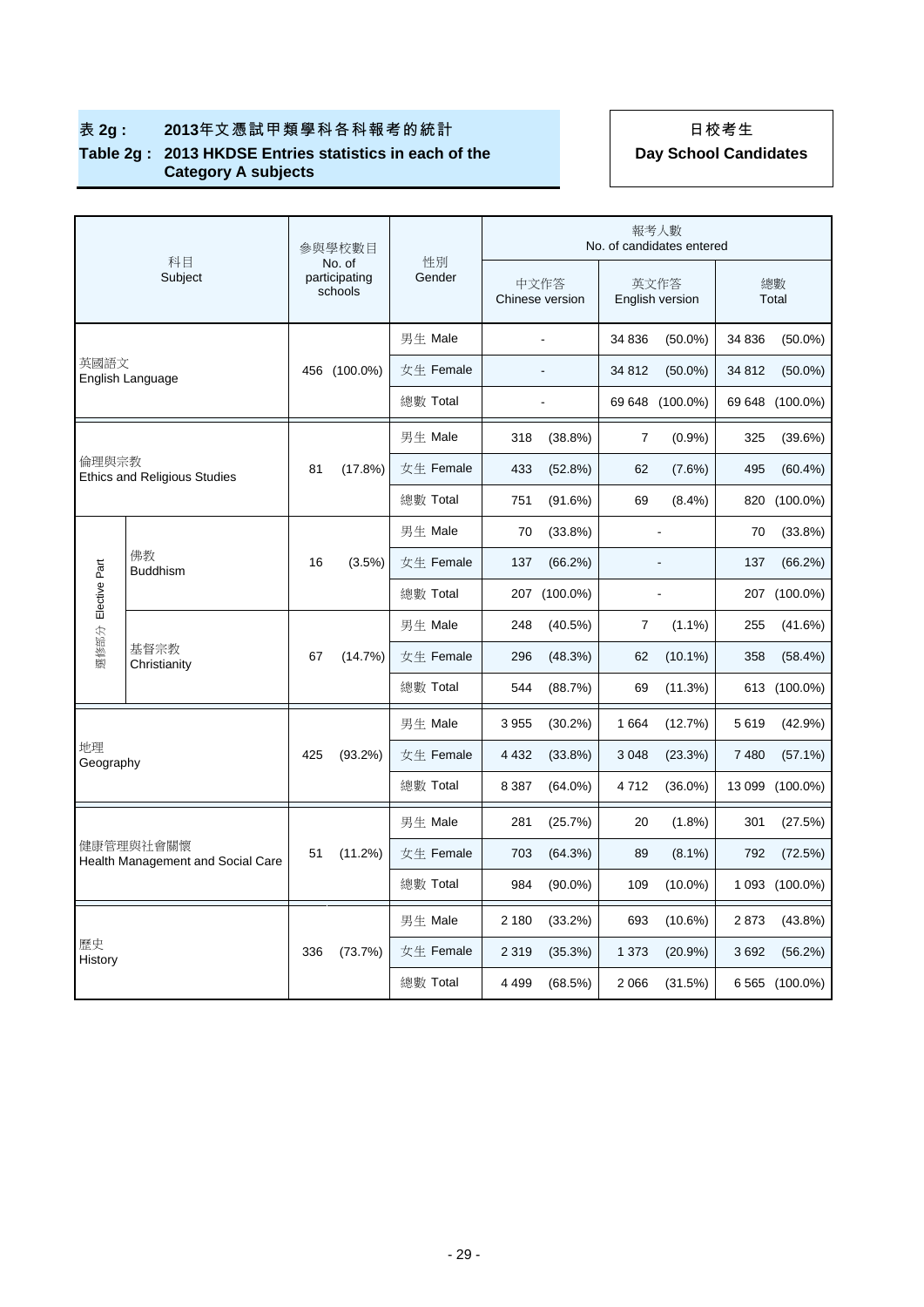|                               |                                                                 |     | 參與學校數目                             |              |         |                         |                         | 報考人數<br>No. of candidates entered |             |                 |
|-------------------------------|-----------------------------------------------------------------|-----|------------------------------------|--------------|---------|-------------------------|-------------------------|-----------------------------------|-------------|-----------------|
|                               | 科目<br>Subject                                                   |     | No. of<br>participating<br>schools | 性別<br>Gender |         | 中文作答<br>Chinese version | 英文作答<br>English version |                                   | 總數<br>Total |                 |
|                               |                                                                 |     |                                    | 男生 Male      | 3713    | (48.5%)                 | 1707                    | (22.3%)                           | 5 4 20      | $(70.8\%)$      |
| 資訊及通訊科技<br>Technology         | Information and Communication                                   | 432 | (94.7%)                            | 女生 Female    | 1 0 6 4 | $(13.9\%)$              | 1 1 7 3                 | $(15.3\%)$                        | 2 2 3 7     | (29.2%)         |
|                               |                                                                 |     |                                    | 總數 Total     | 4777    | (62.4%)                 | 2880                    | (37.6%)                           |             | 7 657 (100.0%)  |
|                               |                                                                 |     |                                    | 男生 Male      | 329     | (38.7%)                 | 210                     | (24.7%)                           | 539         | (63.3%)         |
|                               | 數據庫<br>Database                                                 | 52  | $(11.4\%)$                         | 女生 Female    | 97      | $(11.4\%)$              | 215                     | (25.3%)                           | 312         | (36.7%)         |
|                               |                                                                 |     |                                    | 總數 Total     | 426     | $(50.1\%)$              | 425                     | $(49.9\%)$                        | 851         | $(100.0\%)$     |
|                               | 數據通訊及建網                                                         |     |                                    | 男生 Male      | 210     | $(68.0\%)$              | 27                      | (8.7%)                            | 237         | (76.7%)         |
| Elective Part                 | Data Communications and<br>Networking                           | 25  | $(5.5\%)$                          | 女生 Female    | 68      | $(22.0\%)$              | 4                       | $(1.3\%)$                         | 72          | (23.3%)         |
|                               |                                                                 |     |                                    | 總數 Total     | 278     | $(90.0\%)$              | 31                      | $(10.0\%)$                        | 309         | $(100.0\%)$     |
| 選修部分                          |                                                                 | 321 | $(70.4\%)$                         | 男生 Male      | 2934    | (54.8%)                 | 805                     | $(15.0\%)$                        | 3739        | (69.8%)         |
|                               | 多媒體製作及網站建構<br>Multimedia Production and<br>Web Site Development |     |                                    | 女生 Female    | 853     | $(15.9\%)$              | 765                     | (14.3%)                           | 1618        | $(30.2\%)$      |
|                               |                                                                 |     |                                    | 總數 Total     | 3787    | (70.7%)                 | 1570                    | (29.3%)                           |             | 5 357 (100.0%)  |
|                               |                                                                 |     |                                    | 男生 Male      | 240     | $(21.1\%)$              | 665                     | (58.3%)                           | 905         | $(79.4\%)$      |
|                               | 軟件開發<br>Software Development                                    | 96  | $(21.1\%)$                         | 女生 Female    | 46      | $(4.0\%)$               | 189                     | $(16.6\%)$                        | 235         | (20.6%)         |
|                               |                                                                 |     |                                    | 總數 Total     | 286     | $(25.1\%)$              | 854                     | (74.9%)                           |             | 1 140 (100.0%)  |
|                               |                                                                 |     |                                    | 男生 Male      | 31 374  | $(45.1\%)$              | 3 4 5 4                 | $(5.0\%)$                         | 34 828      | $(50.0\%)$      |
| 通識教育<br>Liberal Studies       |                                                                 |     | 456 (100.0%)                       | 女生 Female    | 29 637  | (42.6%)                 | 5 1 7 2                 | $(7.4\%)$                         | 34 809      | $(50.0\%)$      |
|                               |                                                                 |     |                                    | 總數 Total     | 61 011  | (87.6%)                 | 8626                    | $(12.4\%)$                        |             | 69 637 (100.0%) |
| 英語文學<br>Literature in English |                                                                 |     |                                    | 男生 Male      |         |                         | 18                      | $(4.3\%)$                         | 18          | $(4.3\%)$       |
|                               |                                                                 | 27  | $(5.9\%)$                          | 女生 Female    |         |                         | 396                     | (95.7%)                           | 396         | (95.7%)         |
|                               |                                                                 |     |                                    | 總數 Total     |         |                         |                         | 414 (100.0%)                      |             | 414 (100.0%)    |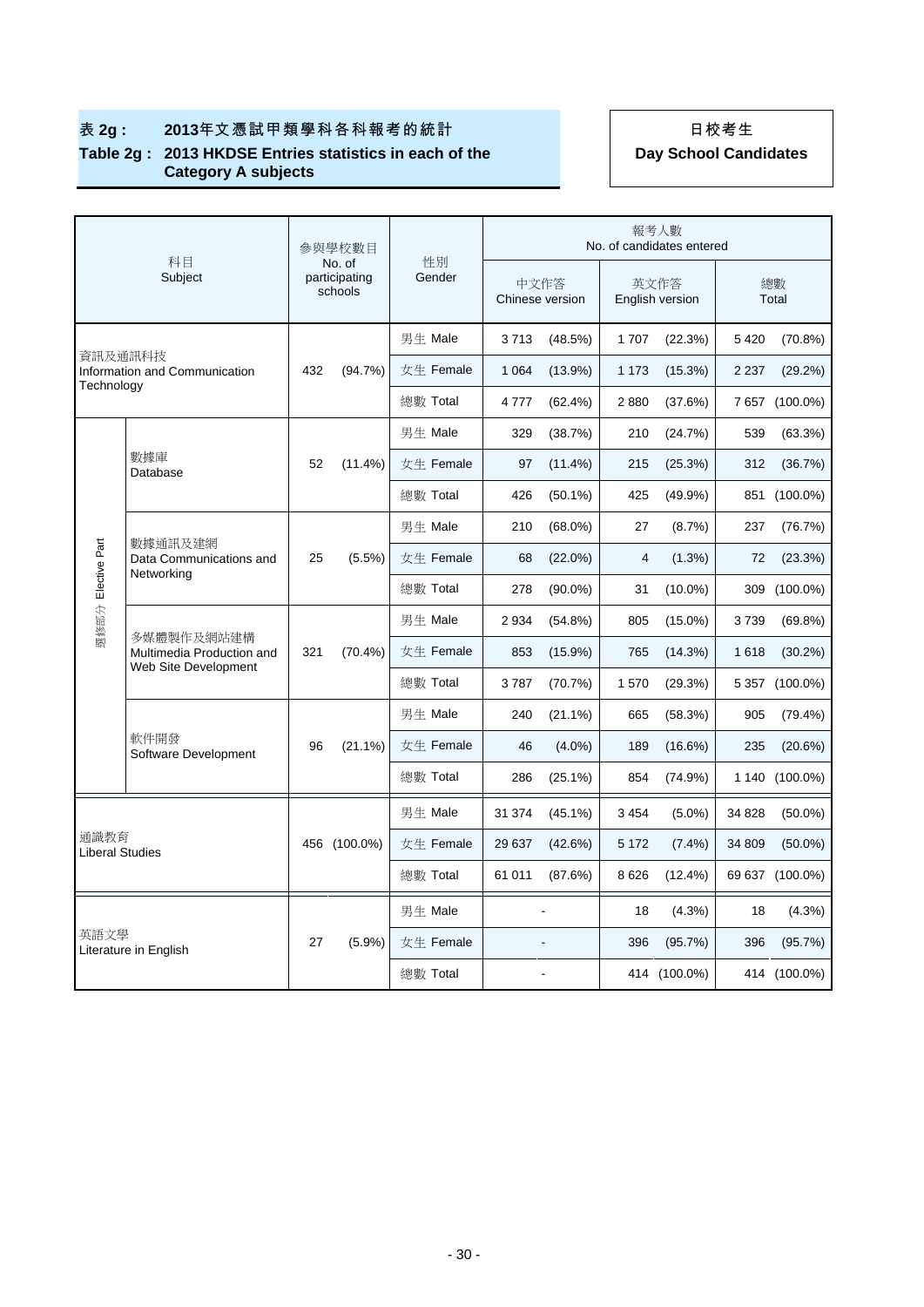|                    |                                                   |              | 參與學校數目                             |              |         |                          | 報考人數    | No. of candidates entered |             |                 |
|--------------------|---------------------------------------------------|--------------|------------------------------------|--------------|---------|--------------------------|---------|---------------------------|-------------|-----------------|
|                    | 科目<br>Subject                                     |              | No. of<br>participating<br>schools | 性別<br>Gender |         | 中文作答<br>Chinese version  |         | 英文作答<br>English version   | 總數<br>Total |                 |
|                    |                                                   |              |                                    | 男生 Male      | 18 274  | (26.2%)                  | 16 561  | $(23.8\%)$                | 34 835      | $(50.0\%)$      |
|                    | 必修部分<br><b>Compulsory Part</b>                    | 456          | $(100.0\%)$                        | 女生 Female    | 15815   | (22.7%)                  | 18 992  | (27.3%)                   | 34 807      | $(50.0\%)$      |
|                    |                                                   |              |                                    | 總數 Total     | 34 089  | (48.9%)                  | 35 553  | $(51.1\%)$                |             | 69 642 (100.0%) |
|                    | 延伸部分(微積分與統計)                                      |              |                                    | 男生 Male      | 1 0 5 4 | $(17.4\%)$               | 2 4 7 6 | (40.9%                    | 3530        | (58.3%)         |
| 數學 Mathematics     | <b>Extended Part (Calculus</b><br>and Statistics) | 363          | (79.6%)                            | 女生 Female    | 529     | (8.7%)                   | 1992    | (32.9%)                   | 2 5 2 1     | (41.7%)         |
|                    |                                                   |              |                                    | 總數 Total     | 1583    | (26.2%)                  | 4 4 6 8 | (73.8%)                   | 6051        | $(100.0\%)$     |
|                    | 延伸部分(代數與微積分)                                      |              |                                    | 男生 Male      | 999     | (14.3%)                  | 4 0 1 2 | (57.5%)                   | 5011        | (71.9%)         |
|                    | <b>Extended Part (Algebra</b><br>and Calculus)    | 362          | $(79.4\%)$                         | 女生 Female    | 318     | $(4.6\%)$                | 1 6 4 5 | (23.6%)                   | 1963        | $(28.1\%)$      |
|                    |                                                   |              |                                    | 總數 Total     | 1 3 1 7 | (18.9%)                  | 5 6 5 7 | $(81.1\%)$                |             | 6 974 (100.0%)  |
|                    |                                                   |              |                                    | 男生 Male      | 12      | (4.8%)                   | 87      | (34.5%)                   | 99          | (39.3%)         |
| 音樂<br>Music        |                                                   | 92           | $(20.2\%)$                         | 女生 Female    | 10      | $(4.0\%)$                | 143     | (56.7%)                   | 153         | (60.7%)         |
|                    |                                                   |              |                                    | 總數 Total     | 22      | (8.7%)                   | 230     | (91.3%)                   |             | 252 (100.0%)    |
|                    | 專題研習<br><b>Special Project</b>                    | $\mathbf{1}$ | (0.2%)                             | 男生 Male      |         | $\overline{\phantom{a}}$ |         |                           |             |                 |
|                    |                                                   |              |                                    | 女生 Female    |         | 1 (100.0%)               |         |                           |             | $1(100.0\%)$    |
|                    |                                                   |              |                                    | 總數 Total     |         | 1 (100.0%)               |         |                           |             | $1(100.0\%)$    |
| 選修部分 Elective Part |                                                   |              |                                    | 男生 Male      | 9       | (3.7%)                   | 85      | (34.7%)                   | 94          | (38.4%)         |
|                    | 演奏 II<br>Performing II                            | 91           | $(20.0\%)$                         | 女生 Female    | 8       | $(3.3\%)$                | 143     | (58.4%)                   | 151         | (61.6%)         |
|                    |                                                   |              |                                    | 總數 Total     | 17      | (6.9%)                   | 228     | $(93.1\%)$                |             | 245 (100.0%)    |
|                    |                                                   |              |                                    | 男生 Male      | 3       | $(50.0\%)$               | 2       | (33.3%)                   | 5           | (83.3%)         |
|                    | 創作 II<br>Creating II                              | 4            | (0.9%                              | 女生 Female    | 1       | (16.7%)                  |         |                           | 1           | (16.7%)         |
|                    |                                                   |              |                                    | 總數 Total     | 4       | (66.7%)                  | 2       | (33.3%)                   | 6           | $(100.0\%)$     |
|                    |                                                   |              |                                    | 男生 Male      | 584     | (75.7%)                  | 26      | (3.4%)                    | 610         | $(79.1\%)$      |
| 體育                 | <b>Physical Education</b>                         | 69           | $(15.1\%)$                         | 女生 Female    | 144     | (18.7%)                  | 17      | (2.2%)                    | 161         | $(20.9\%)$      |
|                    |                                                   |              |                                    | 總數 Total     | 728     | $(94.4\%)$               | 43      | $(5.6\%)$                 | 771         | $(100.0\%)$     |
|                    |                                                   |              |                                    | 男生 Male      | 3 3 7 4 | (23.5%)                  | 6957    | (48.5%)                   | 10 331      | $(72.0\%)$      |
| 物理<br>Physics      |                                                   | 430          | (94.3%)                            | 女生 Female    | 859     | $(6.0\%)$                | 3 1 5 4 | (22.0%)                   | 4 0 1 3     | $(28.0\%)$      |
|                    |                                                   |              |                                    | 總數 Total     | 4 2 3 3 | (29.5%)                  | 10 111  | (70.5%)                   |             | 14 344 (100.0%) |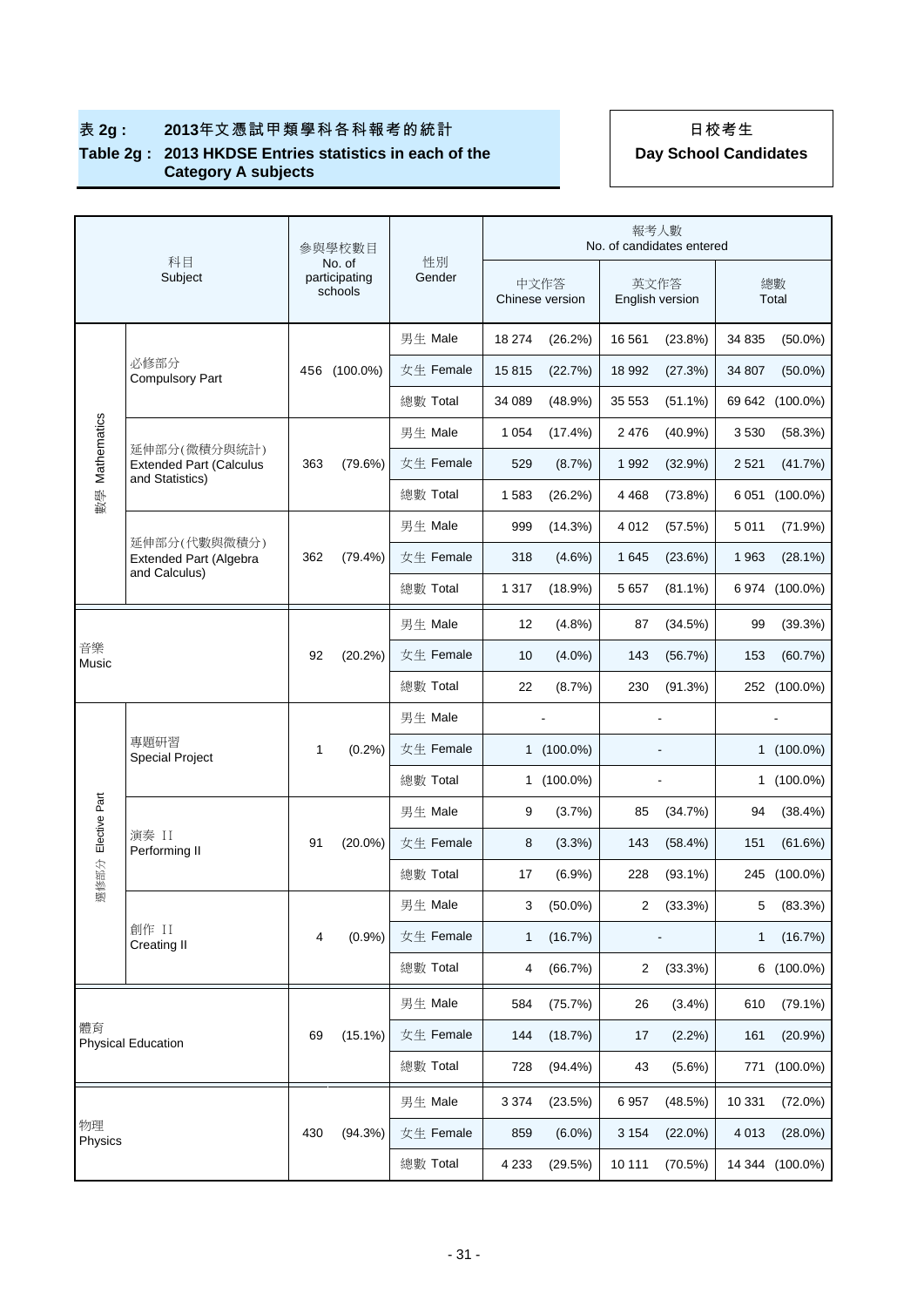|         |                                                                 | 參與學校數目 |                                    |              |         |                 | 報考人數                    | No. of candidates entered |             |                |
|---------|-----------------------------------------------------------------|--------|------------------------------------|--------------|---------|-----------------|-------------------------|---------------------------|-------------|----------------|
|         | 科目<br>Subject                                                   |        | No. of<br>participating<br>schools | 性別<br>Gender | 中文作答    | Chinese version | 英文作答<br>English version |                           | 總數<br>Total |                |
|         |                                                                 |        |                                    | 男生 Male      | 912     | (27.4%)         | 698                     | $(21.0\%)$                | 1610        | $(48.4\%)$     |
|         | 組合科學 (生物、化學)<br><b>Combined Science</b><br>(Biology, Chemistry) | 185    | $(40.6\%)$                         | 女生 Female    | 646     | $(19.4\%)$      | 1 0 6 8                 | $(32.1\%)$                | 1714        | (51.6%)        |
|         |                                                                 |        |                                    | 總數 Total     | 1558    | (46.9%)         | 1766                    | $(53.1\%)$                |             | 3 324 (100.0%) |
|         |                                                                 |        |                                    | 男生 Male      | 375     | (38.7%)         | 218                     | (22.5%)                   | 593         | (61.3%)        |
|         | 組合科學 (生物、物理)<br><b>Combined Science</b><br>(Biology, Physics)   | 77     | $(16.9\%)$                         | 女生 Female    | 154     | (15.9%)         | 221                     | (22.8%)                   | 375         | (38.7%)        |
|         |                                                                 |        |                                    | 總數 Total     | 529     | (54.6%)         | 439                     | $(45.4\%)$                | 968         | $(100.0\%)$    |
|         |                                                                 |        | (30.7%)                            | 男生 Male      | 658     | (32.5%)         | 512                     | (25.3%)                   | 1 1 7 0     | (57.8%)        |
|         | 組合科學 (化學、物理)<br><b>Combined Science</b><br>(Chemistry, Physics) | 140    |                                    | 女生 Female    | 340     | (16.8%)         | 514                     | $(25.4\%)$                | 854         | (42.2%)        |
|         |                                                                 |        |                                    | 總數 Total     | 998     | (49.3%)         | 1 0 2 6                 | (50.7%)                   |             | 2 024 (100.0%) |
|         | 組合科學 (生物)<br><b>Combined Science</b><br>(Biology)               | 205    | $(45.0\%)$                         | 男生 Male      | 1 2 8 7 | $(30.0\%)$      | 916                     | (21.3%)                   | 2 2 0 3     | (51.3%)        |
|         |                                                                 |        |                                    | 女生 Female    | 800     | (18.6%)         | 1 2 8 9                 | $(30.0\%)$                | 2 0 8 9     | (48.7%)        |
| Science |                                                                 |        |                                    | 總數 Total     | 2 0 8 7 | (48.6%)         | 2 2 0 5                 | $(51.4\%)$                |             | 4 292 (100.0%) |
| 科學      |                                                                 |        | $(53.9\%)$                         | 男生 Male      | 1570    | $(29.4\%)$      | 1 2 1 0                 | (22.6%)                   | 2780        | $(52.0\%)$     |
|         | 組合科學 (化學)<br><b>Combined Science</b>                            | 246    |                                    | 女生 Female    | 986     | (18.4%)         | 1582                    | (29.6%)                   | 2 5 6 8     | $(48.0\%)$     |
|         | (Chemistry)                                                     |        |                                    | 總數 Total     | 2 5 5 6 | (47.8%)         | 2792                    | (52.2%)                   | 5 3 4 8     | $(100.0\%)$    |
|         |                                                                 |        |                                    | 男生 Male      | 1 0 3 3 | (34.5%)         | 730                     | $(24.4\%)$                | 1763        | (58.9%)        |
|         | 組合科學 (物理)<br><b>Combined Science</b>                            | 169    | $(37.1\%)$                         | 女生 Female    | 494     | (16.5%)         | 735                     | (24.6%)                   | 1 2 2 9     | $(41.1\%)$     |
|         | (Physics)                                                       |        |                                    | 總數 Total     | 1 5 2 7 | $(51.0\%)$      | 1465                    | $(49.0\%)$                |             | 2 992 (100.0%) |
|         |                                                                 |        |                                    | 男生 Male      | 1945    | (30.8%)         | 1 4 2 8                 | (22.6%)                   | 3 3 7 3     | (53.4%)        |
|         | 組合科學<br><b>Combined Science</b>                                 | 260    | (57.0%)                            | 女生 Female    | 1 1 4 0 | $(18.0\%)$      | 1803                    | (28.5%)                   | 2943        | (46.6%)        |
|         |                                                                 |        |                                    | 總數 Total     | 3 0 8 5 | (48.8%)         | 3 2 3 1                 | (51.2%)                   |             | 6 316 (100.0%) |
|         | 綜合科學<br><b>Integrated Science</b>                               |        |                                    | 男生 Male      | 123     | (38.4%)         | 28                      | $(8.8\%)$                 | 151         | (47.2%)        |
|         |                                                                 | 22     | (4.8%)                             | 女生 Female    | 79      | (24.7%)         | 90                      | (28.1%)                   | 169         | (52.8%)        |
|         |                                                                 |        |                                    | 總數 Total     | 202     | $(63.1\%)$      | 118                     | (36.9%)                   |             | 320 (100.0%)   |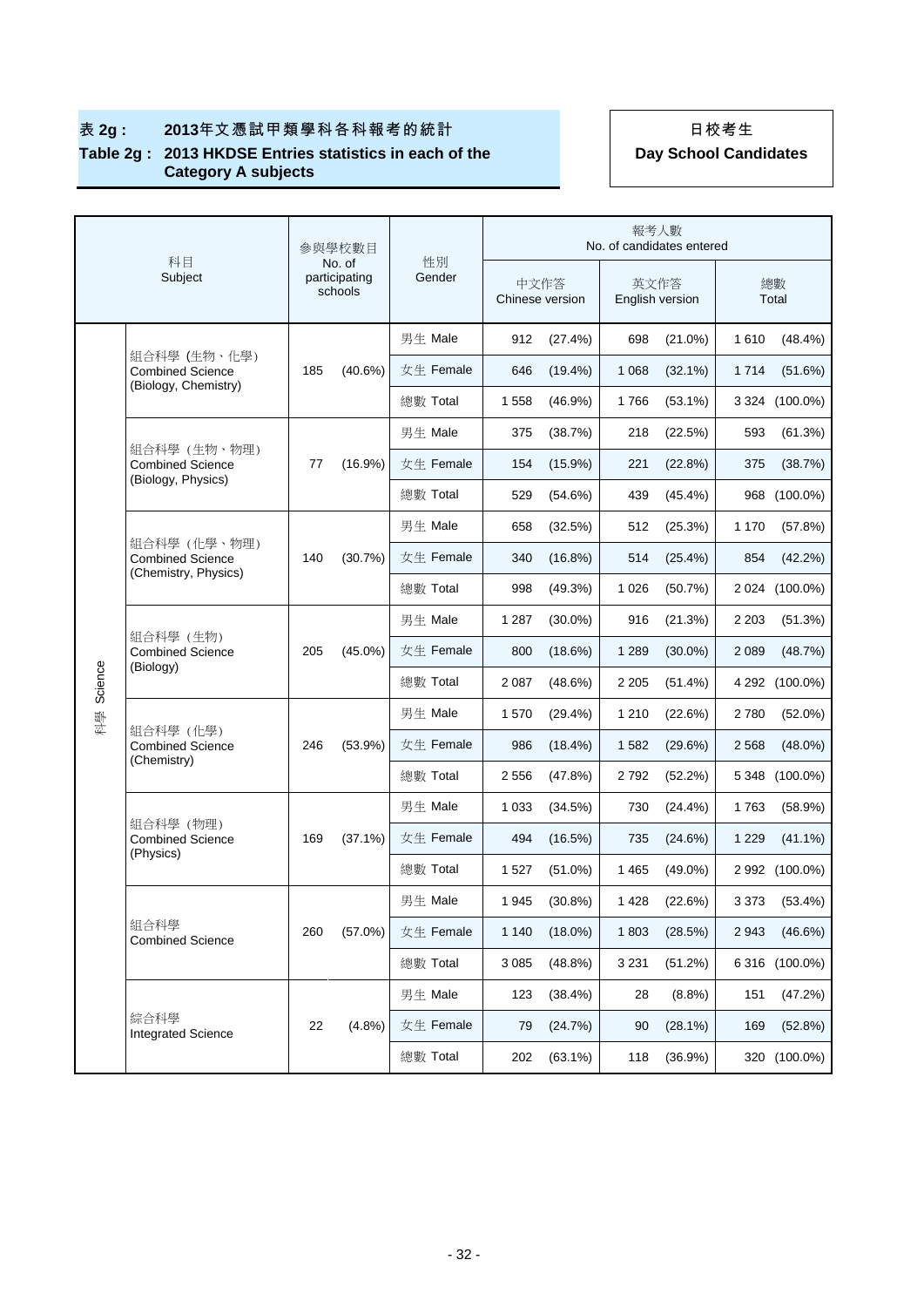|                                                       | 科目                                                   | 参與學校數目<br>No. of |                          |              | 報考人數<br>No. of candidates entered |                         |         |                         |             |                  |  |  |
|-------------------------------------------------------|------------------------------------------------------|------------------|--------------------------|--------------|-----------------------------------|-------------------------|---------|-------------------------|-------------|------------------|--|--|
|                                                       | Subject                                              |                  | participating<br>schools | 性別<br>Gender |                                   | 中文作答<br>Chinese version |         | 英文作答<br>English version | 總數<br>Total |                  |  |  |
|                                                       |                                                      |                  |                          | 男生 Male      | 25                                | $(10.6\%)$              | 2       | $(0.8\%)$               | 27          | $(11.4\%)$       |  |  |
|                                                       | 食品科學與科技<br>Food Science and                          | 18               | $(3.9\%)$                | 女生 Female    | 126                               | $(53.4\%)$              | 83      | (35.2%)                 | 209         | (88.6%)          |  |  |
| Technology and Living<br>科技與生活                        | Technology                                           |                  |                          | 總數 Total     | 151                               | $(64.0\%)$              | 85      | $(36.0\%)$              | 236         | $(100.0\%)$      |  |  |
|                                                       |                                                      |                  |                          | 男生 Male      | 21                                | (20.6%)                 |         |                         | 21          | (20.6%)          |  |  |
|                                                       | 服裝、成衣與紡織<br>Fashion, Clothing and<br><b>Textiles</b> | 9                | $(2.0\%)$                | 女生 Female    | 61                                | (59.8%)                 | 20      | $(19.6\%)$              | 81          | (79.4%)          |  |  |
|                                                       |                                                      |                  |                          | 總數 Total     | 82                                | $(80.4\%)$              | 20      | (19.6%)                 |             | 102 (100.0%)     |  |  |
|                                                       |                                                      |                  |                          | 男生 Male      | 1 2 8 4                           | $(31.0\%)$              | 114     | (2.8%)                  | 1 3 9 8     | $(33.8\%)$       |  |  |
|                                                       | 旅遊與款待<br>Tourism and Hospitality Studies             |                  | (37.7%)                  | 女生 Female    | 2437                              | (58.9%)                 | 301     | (7.3%)                  | 2738        | (66.2%)          |  |  |
|                                                       |                                                      |                  |                          | 總數 Total     | 3721                              | $(90.0\%)$              | 415     | $(10.0\%)$              |             | 4 136 (100.0%)   |  |  |
|                                                       |                                                      |                  |                          | 男生 Male      | 1 0 6 4                           | (23.2%)                 | 141     | $(3.1\%)$               | 1 2 0 5     | (26.2%)          |  |  |
| 視覺藝術<br><b>Visual Arts</b>                            |                                                      | 364              | (79.8%)                  | 女生 Female    | 2897                              | $(63.1\%)$              | 489     | (10.7%)                 | 3 3 8 6     | (73.8%)          |  |  |
|                                                       |                                                      |                  |                          | 總數 Total     | 3 9 6 1                           | (86.3%)                 | 630     | (13.7%)                 | 4 5 9 1     | $(100.0\%)$      |  |  |
|                                                       |                                                      |                  |                          | 男生 Male      | 594                               | (22.5%)                 | 83      | $(3.1\%)$               | 677         | (25.6%)          |  |  |
|                                                       | 視覺形式表達主題<br>Visual Presentation of a                 | 281              | (61.6%)                  | 女生 Female    | 1 674                             | (63.3%)                 | 293     | $(11.1\%)$              | 1967        | $(74.4\%)$       |  |  |
| Elective Part                                         | Theme                                                |                  |                          | 總數 Total     | 2 2 6 8                           | $(85.8\%)$              | 376     | $(14.2\%)$              | 2 644       | $(100.0\%)$      |  |  |
|                                                       |                                                      |                  |                          | 男生 Male      | 470                               | $(24.1\%)$              | 58      | $(3.0\%)$               | 528         | (27.1%)          |  |  |
| 選修部分                                                  | 設計<br>Design                                         | 218              | (47.8%)                  | 女生 Female    | 1 2 2 3                           | (62.8%)                 | 196     | $(10.1\%)$              | 1419        | $(72.9\%)$       |  |  |
|                                                       |                                                      |                  |                          | 總數 Total     | 1 693                             | $(87.0\%)$              | 254     | $(13.0\%)$              |             | 1 947 (100.0%)   |  |  |
|                                                       |                                                      |                  |                          | 男生 Male      | 84 731                            | (31.5%)                 | 50 415  | (18.7%)                 | 135 146     | (50.2%)          |  |  |
| 所有甲類學科設有中、英文試卷科目<br>All Category A bilingual subjects |                                                      |                  | 456 (100.0%)             | 女生 Female    | 76 750                            | (28.5%)                 | 57 4 26 | (21.3%)                 | 134 176     | (49.8%)          |  |  |
|                                                       |                                                      |                  |                          | 總數 Total     | 161 481                           | $(60.0\%)$              | 107841  | $(40.0\%)$              |             | 269 322 (100.0%) |  |  |
|                                                       |                                                      |                  |                          | 男生 Male      | 123 715                           | (29.5%)                 | 85 269  | $(20.4\%)$              | 208 984     | $(49.9\%)$       |  |  |
| 所有甲類學科                                                |                                                      |                  | 456 (100.0%)             | 女生 Female    | 117 236                           | $(28.0\%)$              | 92 634  | $(22.1\%)$              | 209 870     | $(50.1\%)$       |  |  |
|                                                       | All Category A subjects                              |                  |                          | 總數 Total     | 240 951                           | (57.5%)                 | 177 903 | (42.5%)                 |             | 418 854 (100.0%) |  |  |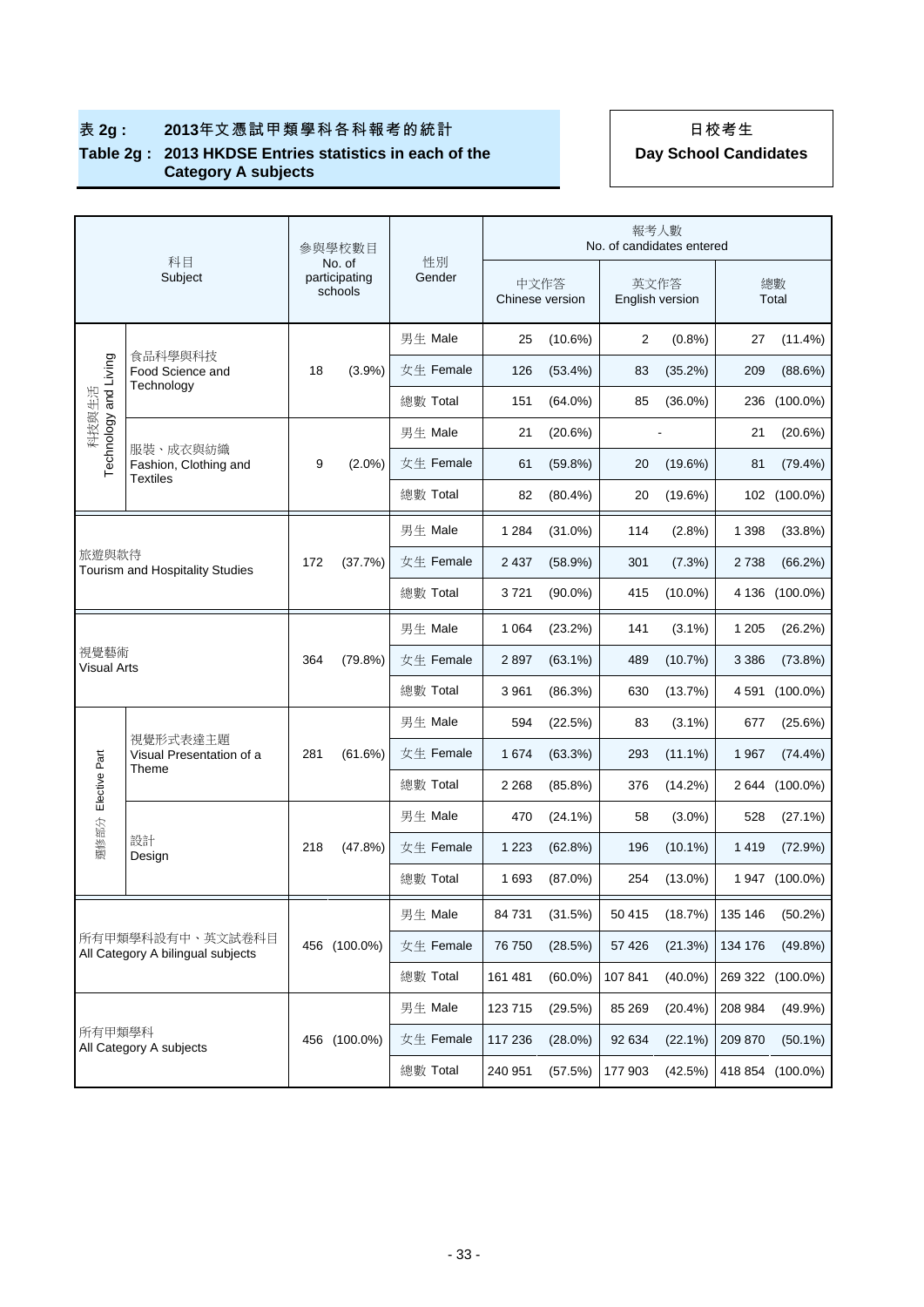## 表 **2h : 2013**年文憑試甲類學科各科報考的統計 全體考生

#### **Table 2h : 2013 HKDSE Entries statistics in each of the Category A subjects**

| 科目                             | 参與學校數目<br>No. of                                 |     | 性別                       | 報考人數<br>No. of candidates entered |                         |                 |                         |                              |          |                 |  |
|--------------------------------|--------------------------------------------------|-----|--------------------------|-----------------------------------|-------------------------|-----------------|-------------------------|------------------------------|----------|-----------------|--|
|                                | Subject                                          |     | participating<br>schools | Gender                            | 中文作答<br>Chinese version |                 | 英文作答<br>English version |                              |          | 總數<br>Total     |  |
|                                |                                                  |     |                          | 男生 Male                           | 4416                    | $(24.0\%)$      | 3811                    | (20.7%)                      | 8 2 2 7  | (44.7%)         |  |
| 生物<br>Biology                  |                                                  | 441 | $(86.0\%)$               | 女生 Female                         | 4615                    | $(25.1\%)$      | 5 5 4 6                 | $(30.2\%)$                   | 10 161   | (55.3%)         |  |
|                                |                                                  |     |                          | 總數 Total                          | 9 0 31                  | $(49.1\%)$      | 9 3 5 7                 | (50.9%                       | 18 3 8 8 | $(100.0\%)$     |  |
|                                |                                                  |     |                          | 男生 Male                           | 4 1 5 8                 | (24.6%)         | 3528                    | $(20.9\%)$                   | 7686     | $(45.5\%)$      |  |
|                                | 企業、會計與財務概論<br>Business, Accounting and Financial | 457 | $(89.1\%)$               | 女生 Female                         | 4 0 2 2                 | (23.8%)         | 5 2 0 2                 | $(30.8\%)$                   | 9 2 2 4  | (54.5%)         |  |
| Studies                        |                                                  |     |                          | 總數 Total                          | 8 1 8 0                 | (48.4%)         | 8730                    | (51.6%)                      | 16910    | $(100.0\%)$     |  |
|                                |                                                  |     |                          | 男生 Male                           | 2 3 0 7                 | $(18.9\%)$      | 3 1 5 3                 | $(25.8\%)$                   | 5 4 6 0  | (44.7%)         |  |
|                                | 會計單元<br><b>Accounting Module</b>                 | 399 | (77.8%)                  | 女生 Female                         | 2 2 2 3                 | $(18.2\%)$      | 4 5 3 4                 | $(37.1\%)$                   | 6757     | (55.3%)         |  |
| Elective Part                  |                                                  |     |                          | 總數 Total                          | 4 5 3 0                 | $(37.1\%)$      | 7687                    | (62.9%)                      |          | 12 217 (100.0%) |  |
|                                |                                                  |     |                          | 男生 Male                           | 1851                    | (39.4%)         | 375                     | $(8.0\%)$                    | 2 2 2 6  | (47.4%)         |  |
| 選修部分                           | 商業管理單元<br><b>Business Management</b><br>Module   | 202 | (39.4% )                 | 女生 Female                         | 1799                    | (38.3%)         | 668                     | $(14.2\%)$                   | 2 4 6 7  | (52.6%)         |  |
|                                |                                                  |     |                          | 總數 Total                          | 3650                    | (77.8%)         | 1 0 4 3                 | (22.2%)                      |          | 4 693 (100.0%)  |  |
|                                |                                                  |     | $(86.0\%)$               | 男生 Male                           | 3 4 8 2                 | (19.5%)         | 6776                    | $(38.0\%)$                   | 10 258   | (57.5%)         |  |
| 化學<br>Chemistry                |                                                  | 441 |                          | 女生 Female                         | 2 1 0 3                 | (11.8%)         | 5 4 7 5                 | (30.7%)                      | 7578     | (42.5%)         |  |
|                                |                                                  |     |                          | 總數 Total                          | 5 5 8 5                 | (31.3%)         | 12 251                  | (68.7%)                      |          | 17 836 (100.0%) |  |
|                                |                                                  |     |                          | 男生 Male                           | 4 0 0 8                 | $(49.1\%)$      |                         |                              | 4 0 0 8  | $(49.1\%)$      |  |
| 中國歷史<br><b>Chinese History</b> |                                                  | 451 | $(87.9\%)$               | 女生 Female                         | 4 1 5 9                 | $(50.9\%)$      |                         |                              | 4 1 5 9  | $(50.9\%)$      |  |
|                                |                                                  |     |                          | 總數 Total                          |                         | 8 167 (100.0%)  |                         | L,                           |          | 8 167 (100.0%)  |  |
|                                |                                                  |     |                          | 男生 Male                           | 39 934                  | $(51.1\%)$      |                         |                              | 39 934   | $(51.1\%)$      |  |
| 中國語文                           | Chinese Language                                 | 511 | $(99.6\%)$               | 女生 Female                         | 38 196                  | (48.9%)         |                         |                              | 38 196   | (48.9%)         |  |
|                                |                                                  |     |                          | 總數 Total                          |                         | 78 130 (100.0%) |                         |                              |          | 78 130 (100.0%) |  |
|                                |                                                  |     |                          | 男生 Male                           | 39 4 96                 | (51.2%)         |                         |                              | 39 4 96  | (51.2%)         |  |
|                                | 廣東話<br>Cantonese                                 | 510 | (99.4% )                 | 女生 Female                         | 37 645                  | (48.8%)         |                         |                              | 37 645   | (48.8%)         |  |
|                                |                                                  |     |                          | 總數 Total                          |                         | 77 141 (100.0%) |                         | $\blacksquare$               |          | 77 141 (100.0%) |  |
| 選項 Option                      |                                                  |     |                          | 男生 Male                           | 438                     | (44.3%)         |                         | $\overline{\phantom{a}}$     | 438      | (44.3%)         |  |
|                                | 普通話<br>Putonghua                                 | 173 | (33.7%)                  | 女生 Female                         | 551                     | (55.7%)         |                         |                              | 551      | (55.7%)         |  |
|                                |                                                  |     |                          | 總數 Total                          | 989                     | $(100.0\%)$     |                         | $\qquad \qquad \blacksquare$ | 989      | $(100.0\%)$     |  |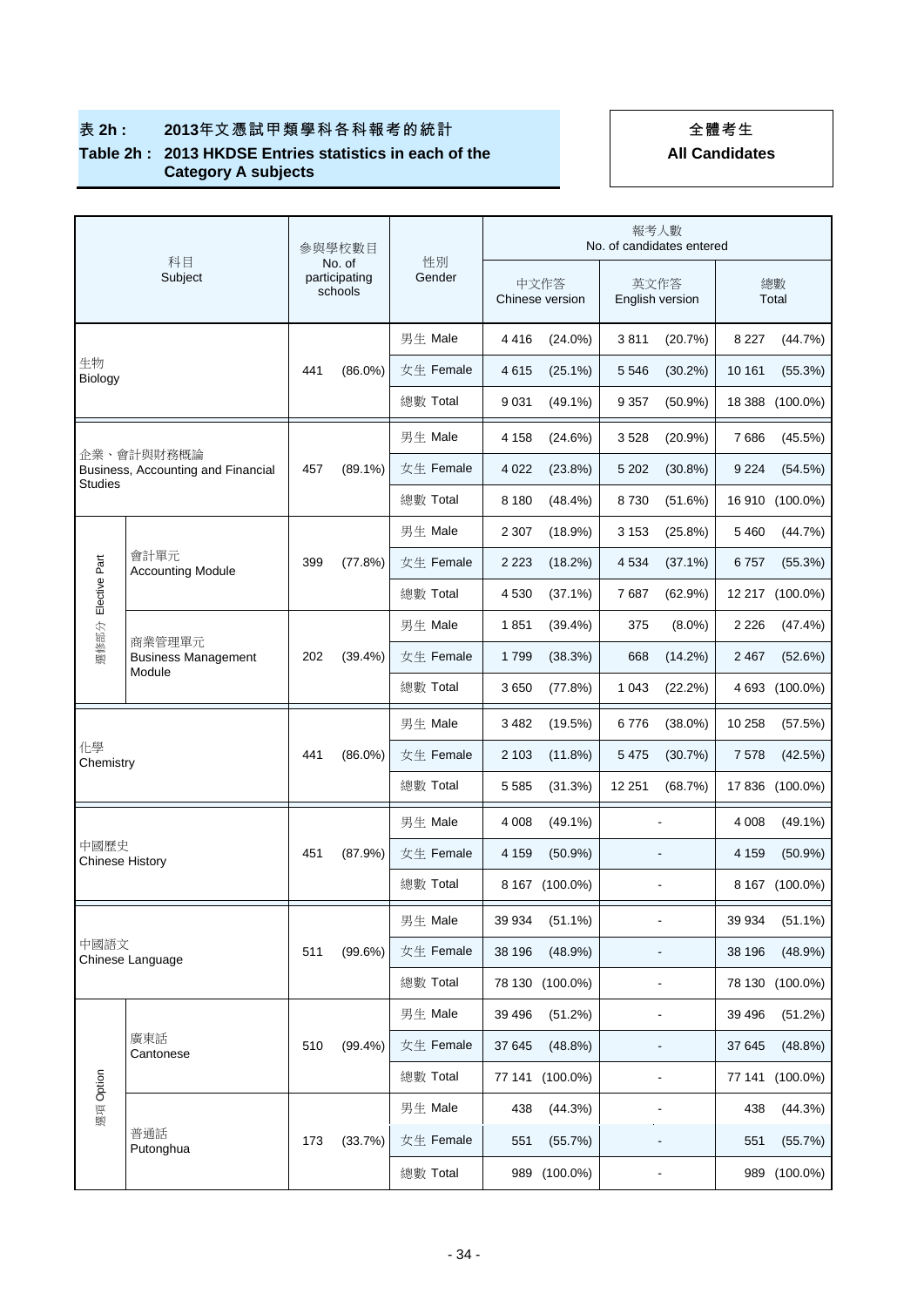## 表 **2h : 2013**年文憑試甲類學科各科報考的統計 全體考生

#### **Table 2h : 2013 HKDSE Entries statistics in each of the Category A subjects**

|                    | 科目                                                 | 参與學校數目<br>No. of |                          | 性別        | 報考人數<br>No. of candidates entered |                         |                |                         |         |                 |  |
|--------------------|----------------------------------------------------|------------------|--------------------------|-----------|-----------------------------------|-------------------------|----------------|-------------------------|---------|-----------------|--|
|                    | Subject                                            |                  | participating<br>schools | Gender    |                                   | 中文作答<br>Chinese version |                | 英文作答<br>English version |         | 總數<br>Total     |  |
|                    |                                                    |                  |                          | 男生 Male   | 866                               | (28.9%)                 |                | $\blacksquare$          | 866     | (28.9%)         |  |
| 中國文學               | <b>Chinese Literature</b>                          | 198              | (38.6%)                  | 女生 Female | 2 1 3 3                           | $(71.1\%)$              |                |                         | 2 1 3 3 | $(71.1\%)$      |  |
|                    |                                                    |                  |                          | 總數 Total  | 2 999                             | $(100.0\%)$             |                |                         | 2999    | $(100.0\%)$     |  |
|                    |                                                    |                  |                          | 男生 Male   | 612                               | (72.9%)                 | 2              | (0.2%)                  | 614     | $(73.1\%)$      |  |
| 設計與應用科技            | Design and Applied Technology                      | 59               | (11.5%)                  | 女生 Female | 219                               | (26.1%)                 | 7              | (0.8%)                  | 226     | (26.9%)         |  |
|                    |                                                    |                  |                          | 總數 Total  | 831                               | (98.9%)                 | 9              | $(1.1\%)$               | 840     | $(100.0\%)$     |  |
|                    |                                                    |                  |                          | 男生 Male   | 53                                | (70.7%)                 |                |                         | 53      | (70.7%)         |  |
|                    | 自動化操作<br>Automation                                |                  | $(1.6\%)$                | 女生 Female | 22                                | (29.3%)                 |                |                         | 22      | (29.3%)         |  |
|                    |                                                    |                  |                          | 總數 Total  |                                   | 75 (100.0%)             |                |                         |         | 75 (100.0%)     |  |
|                    | 創意數碼媒體<br>Creative Digital Media                   | 24               | (4.7%)                   | 男生 Male   | 197                               | $(66.8\%)$              |                |                         | 197     | $(66.8\%)$      |  |
|                    |                                                    |                  |                          | 女生 Female | 98                                | (33.2%)                 |                |                         | 98      | (33.2%)         |  |
|                    |                                                    |                  |                          | 總數 Total  |                                   | 295 (100.0%)            |                |                         |         | 295 (100.0%)    |  |
| 選修部分 Elective Part |                                                    |                  | $(7.4\%)$                | 男生 Male   | 400                               | $(76.0\%)$              | 2              | (0.4% )                 | 402     | (76.4%)         |  |
|                    | 設計實踐及材料處理<br>Design Implementation and             | 38               |                          | 女生 Female | 117                               | (22.2%)                 | $\overline{7}$ | (1.3%)                  | 124     | (23.6%)         |  |
|                    | <b>Material Processing</b>                         |                  |                          | 總數 Total  | 517                               | (98.3%)                 | 9              | (1.7%)                  |         | 526 (100.0%)    |  |
|                    |                                                    |                  |                          | 男生 Male   | 44                                | (65.7%)                 |                | L,                      | 44      | (65.7%)         |  |
|                    | 電子<br>Electronics                                  | 6                | $(1.2\%)$                | 女生 Female | 23                                | (34.3%)                 |                |                         | 23      | (34.3%)         |  |
|                    |                                                    |                  |                          | 總數 Total  |                                   | 67 (100.0%)             |                |                         |         | 67 (100.0%)     |  |
|                    |                                                    |                  |                          | 男生 Male   | 530                               | (73.9%)                 | 2              | (0.3%)                  | 532     | (74.2%)         |  |
|                    | 視像化及電腦輔助設計模塑<br>Visualisation and CAD<br>Modelling | 52               | $(10.1\%)$               | 女生 Female | 178                               | (24.8%)                 | $\overline{7}$ | $(1.0\%)$               | 185     | (25.8%)         |  |
|                    |                                                    |                  |                          | 總數 Total  | 708                               | (98.7%)                 | 9              | (1.3%)                  |         | 717 (100.0%)    |  |
|                    |                                                    |                  |                          | 男生 Male   | 5 6 2 4                           | (25.6%)                 | 4968           | (22.6%)                 | 10 592  | (48.2%)         |  |
| 經濟                 |                                                    | 477              | $(93.0\%)$               | 女生 Female | 5 0 5 4                           | $(23.0\%)$              | 6 3 0 7        | (28.7%)                 | 11 361  | (51.8%)         |  |
|                    | Economics                                          |                  |                          | 總數 Total  | 10 678                            | (48.6%)                 | 11 275         | (51.4%)                 |         | 21 953 (100.0%) |  |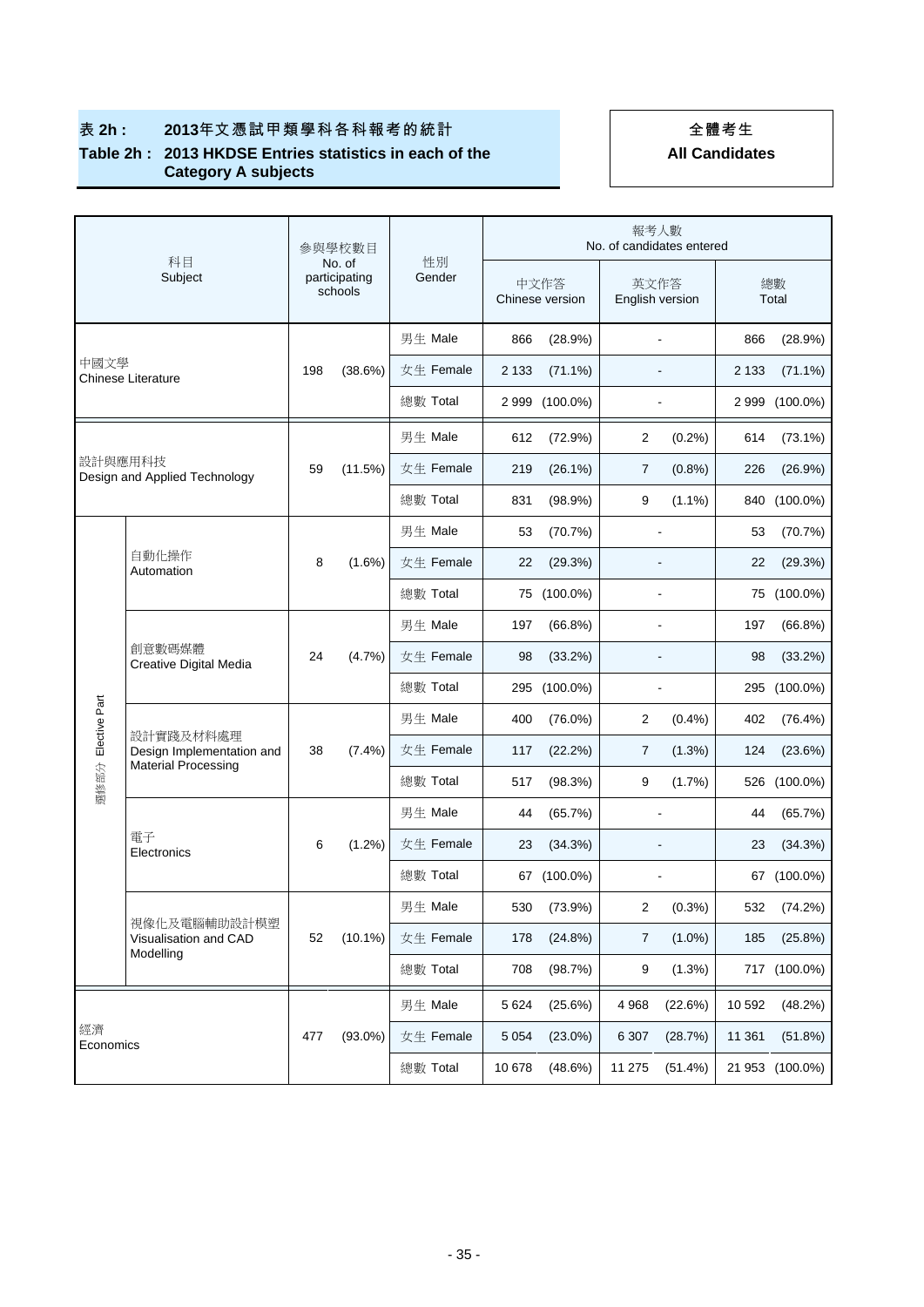## 表 **2h : 2013**年文憑試甲類學科各科報考的統計 全體考生

#### **Table 2h : 2013 HKDSE Entries statistics in each of the Category A subjects**

| 科目              | 參與學校數目<br>No. of                               |     | 性別                       |         | 報考人數<br>No. of candidates entered |                         |              |         |                         |             |                 |  |
|-----------------|------------------------------------------------|-----|--------------------------|---------|-----------------------------------|-------------------------|--------------|---------|-------------------------|-------------|-----------------|--|
|                 | Subject                                        |     | participating<br>schools | Gender  |                                   | 中文作答<br>Chinese version |              |         | 英文作答<br>English version | 總數<br>Total |                 |  |
|                 |                                                |     |                          | 男生 Male |                                   |                         | ÷,           | 40 410  | $(51.0\%)$              | 40 410      | $(51.0\%)$      |  |
| 英國語文            | English Language                               | 512 | $(99.8\%)$               |         | 女生 Female                         |                         |              | 38 857  | $(49.0\%)$              | 38 857      | $(49.0\%)$      |  |
|                 |                                                |     |                          |         | 總數 Total                          |                         |              |         | 79 267 (100.0%)         |             | 79 267 (100.0%) |  |
|                 |                                                |     |                          |         | 男生 Male                           | 354                     | (39.5%)      | 11      | $(1.2\%)$               | 365         | (40.7%)         |  |
| 倫理與宗教           | <b>Ethics and Religious Studies</b>            | 83  | (16.2%)                  |         | 女生 Female                         | 468                     | (52.2%)      | 64      | $(7.1\%)$               | 532         | (59.3%)         |  |
|                 |                                                |     |                          |         | 總數 Total                          | 822                     | (91.6%)      | 75      | $(8.4\%)$               | 897         | $(100.0\%)$     |  |
|                 |                                                |     |                          |         | 男生 Male                           | 81                      | $(35.8\%)$   |         | ÷,                      | 81          | $(35.8\%)$      |  |
|                 | 佛教<br><b>Buddhism</b>                          | 16  | $(3.1\%)$                |         | 女生 Female                         | 145                     | (64.2%)      |         |                         | 145         | (64.2%)         |  |
| Elective Part   |                                                |     |                          |         | 總數 Total                          |                         | 226 (100.0%) |         |                         |             | 226 (100.0%)    |  |
|                 |                                                |     |                          |         | 男生 Male                           | 273                     | (40.7%       | 11      | $(1.6\%)$               | 284         | (42.3%)         |  |
| 選修部分            | 基督宗教<br>Christianity                           | 69  | (13.5%)                  |         | 女生 Female                         | 323                     | $(48.1\%)$   | 64      | (9.5%)                  | 387         | (57.7%)         |  |
|                 |                                                |     |                          |         | 總數 Total                          | 596                     | (88.8%)      | 75      | (11.2%)                 |             | 671 (100.0%)    |  |
|                 |                                                |     |                          |         | 男生 Male                           | 4 2 9 6                 | $(30.8\%)$   | 1756    | (12.6%)                 | 6 0 5 2     | $(43.4\%)$      |  |
| 地理<br>Geography |                                                | 450 | (87.7%)                  |         | 女生 Female                         | 4720                    | (33.9%)      | 3 1 6 5 | (22.7%)                 | 7885        | (56.6%)         |  |
|                 |                                                |     |                          |         | 總數 Total                          | 9016                    | (64.7%)      | 4 9 21  | (35.3%)                 |             | 13 937 (100.0%) |  |
|                 |                                                |     |                          |         | 男生 Male                           | 332                     | (27.6%)      | 23      | $(1.9\%)$               | 355         | (29.5%)         |  |
|                 | 健康管理與社會關懷<br>Health Management and Social Care | 55  | (10.7%)                  |         | 女生 Female                         | 759                     | $(63.0\%)$   | 91      | $(7.6\%)$               | 850         | (70.5%)         |  |
|                 |                                                |     |                          |         | 總數 Total                          | 1 0 9 1                 | (90.5%)      | 114     | $(9.5\%)$               |             | 1 205 (100.0%)  |  |
|                 |                                                |     |                          |         | 男生 Male                           | 2511                    | $(35.0\%)$   | 733     | $(10.2\%)$              | 3 2 4 4     | (45.2%)         |  |
| 歷史<br>History   |                                                | 355 | (69.2%)                  |         | 女生 Female                         | 2511                    | $(35.0\%)$   | 1418    | $(19.8\%)$              | 3929        | $(54.8\%)$      |  |
|                 |                                                |     |                          |         | 總數 Total                          | 5 0 2 2                 | $(70.0\%)$   | 2 1 5 1 | $(30.0\%)$              |             | 7 173 (100.0%)  |  |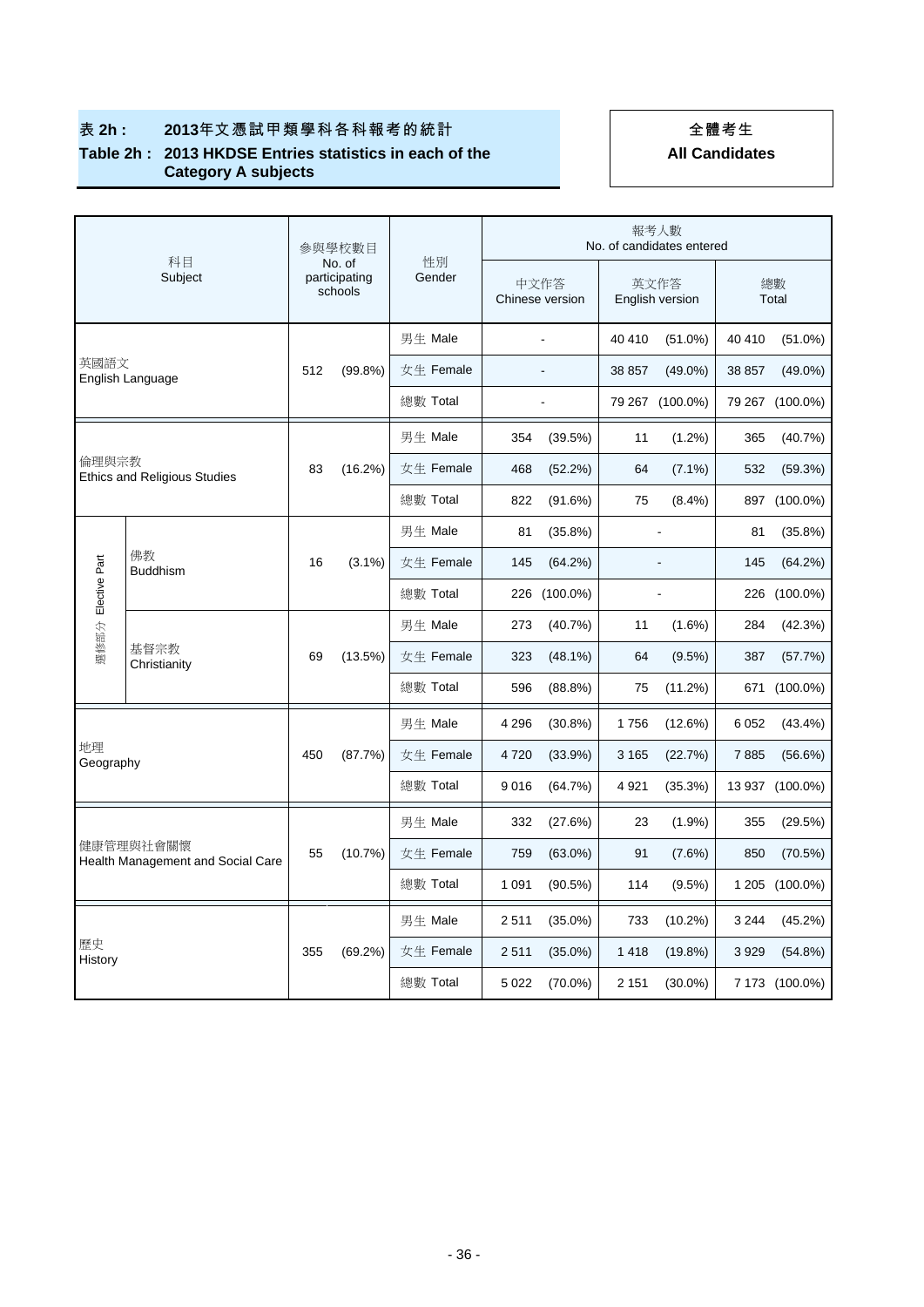|                                | 科目                                                              | 參與學校數目<br>No. of |                          |              | 報考人數<br>No. of candidates entered |                         |              |                         |              |                 |  |
|--------------------------------|-----------------------------------------------------------------|------------------|--------------------------|--------------|-----------------------------------|-------------------------|--------------|-------------------------|--------------|-----------------|--|
|                                | Subject                                                         |                  | participating<br>schools | 性別<br>Gender |                                   | 中文作答<br>Chinese version |              | 英文作答<br>English version |              | 總數<br>Total     |  |
|                                |                                                                 |                  |                          | 男生 Male      | 3 9 3 9                           | (48.7%)                 | 1831         | (22.6%)                 | 5770         | (71.3%)         |  |
| 資訊及通訊科技<br>Technology          | Information and Communication                                   | 453              | (88.3%)                  | 女生 Female    | 1 1 1 0                           | (13.7%)                 | 1 2 0 9      | (14.9%)                 | 2 3 1 9      | (28.7%)         |  |
|                                |                                                                 |                  |                          | 總數 Total     | 5 0 4 9                           | $(62.4\%)$              | 3 0 4 0      | (37.6%)                 | 8 0 8 9      | $(100.0\%)$     |  |
|                                |                                                                 |                  |                          | 男生 Male      | 351                               | $(38.8\%)$              | 231          | (25.5%)                 | 582          | (64.3%)         |  |
|                                | 數據庫<br>Database                                                 | 52               | $(10.1\%)$               | 女生 Female    | 100                               | $(11.0\%)$              | 223          | (24.6%)                 | 323          | (35.7%)         |  |
|                                |                                                                 |                  |                          | 總數 Total     | 451                               | $(49.8\%)$              | 454          | $(50.2\%)$              | 905          | $(100.0\%)$     |  |
|                                |                                                                 |                  |                          | 男生 Male      | 218                               | (67.5%)                 | 33           | $(10.2\%)$              | 251          | (77.7%)         |  |
| Elective Part                  | 數據通訊及建網<br>Data Communications and<br>Networking                | 25               | (4.9%                    | 女生 Female    | 68                                | $(21.1\%)$              | 4            | $(1.2\%)$               | 72           | (22.3%)         |  |
|                                |                                                                 |                  |                          | 總數 Total     | 286                               | (88.5%)                 | 37           | (11.5%)                 | 323          | $(100.0\%)$     |  |
| 選修部分                           | 多媒體製作及網站建構<br>Multimedia Production and<br>Web Site Development | 341              | (66.5%)                  | 男生 Male      | 3 1 1 2                           | (54.9%)                 | 872          | $(15.4\%)$              | 3984         | (70.2%)         |  |
|                                |                                                                 |                  |                          | 女生 Female    | 896                               | $(15.8\%)$              | 793          | $(14.0\%)$              | 1689         | (29.8%)         |  |
|                                |                                                                 |                  |                          | 總數 Total     | 4 0 0 8                           | (70.7%)                 | 1665         | (29.3%)                 |              | 5 673 (100.0%)  |  |
|                                |                                                                 |                  |                          | 男生 Male      | 258                               | (21.7%)                 | 695          | (58.5%)                 | 953          | (80.2%)         |  |
|                                | 軟件開發<br>Software Development                                    | 98               | $(19.1\%)$               | 女生 Female    | 46                                | $(3.9\%)$               | 189          | $(15.9\%)$              | 235          | (19.8%)         |  |
|                                |                                                                 |                  |                          | 總數 Total     | 304                               | (25.6%)                 | 884          | $(74.4\%)$              |              | 1 188 (100.0%)  |  |
|                                |                                                                 |                  |                          | 男生 Male      | 34 928                            | (46.3%)                 | 3594         | (4.8%)                  | 38 522       | $(51.1\%)$      |  |
| 涌識教育<br><b>Liberal Studies</b> |                                                                 | 510              | $(99.4\%)$               | 女生 Female    | 31 631                            | (41.9%)                 | 5 3 0 2      | $(7.0\%)$               | 36 933       | (48.9%)         |  |
|                                |                                                                 |                  |                          | 總數 Total     | 66 559                            | (88.2%)                 | 8896         | $(11.8\%)$              |              | 75 455 (100.0%) |  |
|                                |                                                                 |                  |                          | 男生 Male      |                                   |                         | 21           | (4.9%                   | 21           | (4.9%)          |  |
| 英語文學                           |                                                                 | 28               | $(5.5\%)$                | 女生 Female    |                                   |                         | 404          | $(95.1\%)$              | 404          | $(95.1\%)$      |  |
| Literature in English          |                                                                 |                  | 總數 Total                 |              |                                   |                         | 425 (100.0%) |                         | 425 (100.0%) |                 |  |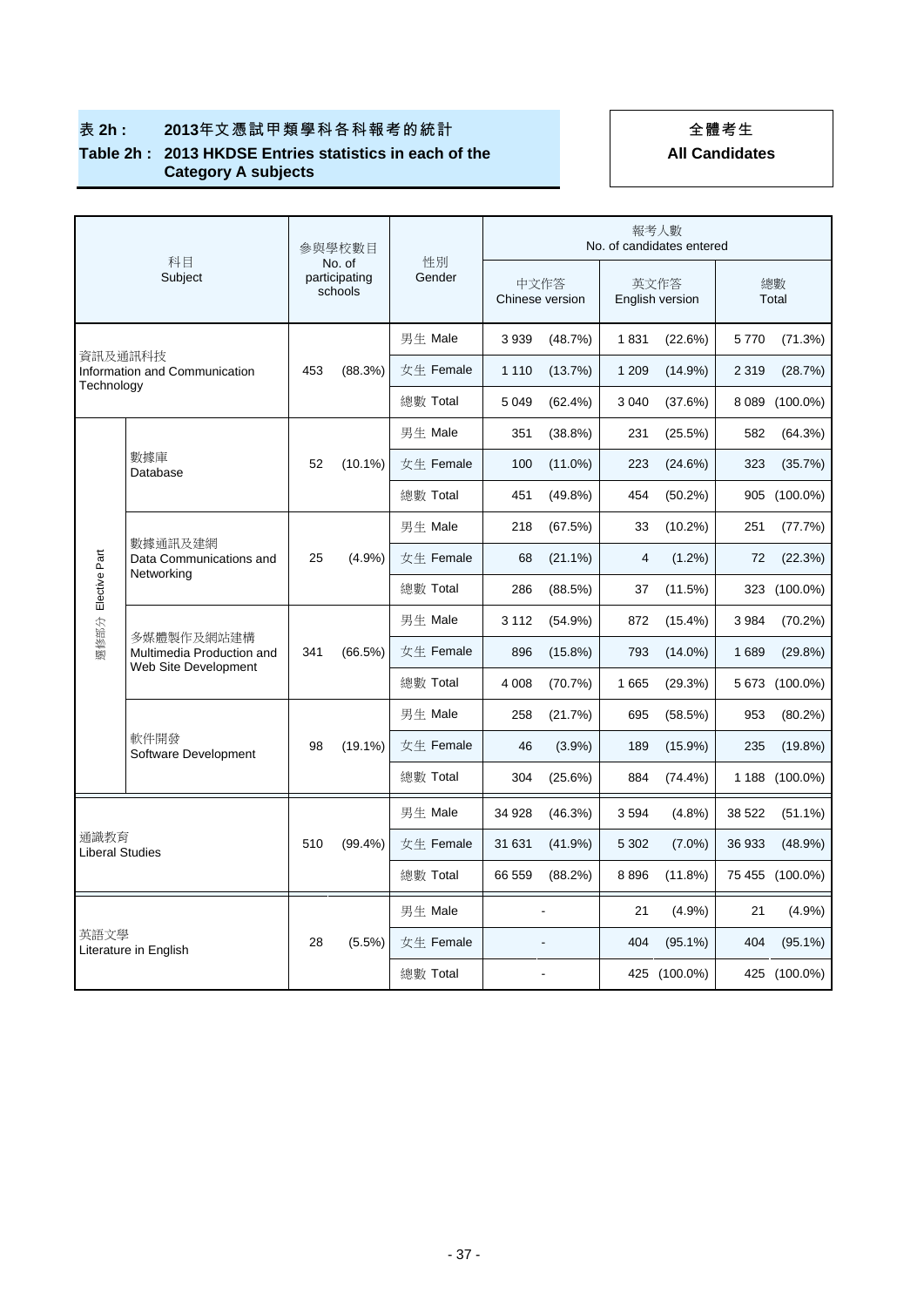|                    | 科目                                                |              | 參與學校數目                             | 性別        |                         |              |                          | 報考人數<br>No. of candidates entered |         |                |
|--------------------|---------------------------------------------------|--------------|------------------------------------|-----------|-------------------------|--------------|--------------------------|-----------------------------------|---------|----------------|
|                    | Subject                                           |              | No. of<br>participating<br>schools | Gender    | 中文作答<br>Chinese version |              |                          | 英文作答<br>English version           |         | 總數<br>Total    |
|                    |                                                   |              |                                    | 男生 Male   | 20 768                  | (26.9%)      | 18 592                   | $(24.1\%)$                        | 39 360  | $(51.0\%)$     |
|                    | 必修部分<br><b>Compulsory Part</b>                    | 510          | $(99.4\%)$                         | 女生 Female | 17 492                  | (22.7%)      | 20 342                   | $(26.4\%)$                        | 37 834  | $(49.0\%)$     |
|                    |                                                   |              |                                    | 總數 Total  | 38 260                  | (49.6%)      | 38 934                   | $(50.4\%)$                        | 77 194  | $(100.0\%)$    |
| 數學 Mathematics     | 延伸部分(微積分與統計)                                      |              |                                    | 男生 Male   | 1 2 2 3                 | (18.4%)      | 2760                     | (41.5%)                           | 3983    | (59.9%)        |
|                    | <b>Extended Part (Calculus</b><br>and Statistics) | 375          | $(73.1\%)$                         | 女生 Female | 569                     | $(8.6\%)$    | 2 0 9 7                  | (31.5%)                           | 2666    | $(40.1\%)$     |
|                    |                                                   |              |                                    | 總數 Total  | 1792                    | (27.0%)      | 4857                     | $(73.0\%)$                        | 6649    | $(100.0\%)$    |
|                    | 延伸部分(代數與微積分)                                      |              |                                    | 男生 Male   | 1 207                   | (15.5%)      | 4 493                    | (57.6%)                           | 5700    | $(73.1\%)$     |
|                    | Extended Part (Algebra<br>and Calculus)           | 367          | (71.5%)                            | 女生 Female | 344                     | $(4.4\%)$    | 1752                     | (22.5%)                           | 2 0 9 6 | (26.9%)        |
|                    |                                                   |              |                                    | 總數 Total  | 1 5 5 1                 | $(19.9\%)$   | 6 2 4 5                  | $(80.1\%)$                        |         | 7 796 (100.0%) |
|                    |                                                   |              |                                    | 男生 Male   | 15                      | (5.7%)       | 88                       | (33.3%)                           | 103     | $(39.0\%)$     |
| 音樂<br>Music        |                                                   |              | (18.3%)                            | 女生 Female | 13                      | (4.9%)       | 148                      | $(56.1\%)$                        | 161     | $(61.0\%)$     |
|                    |                                                   |              |                                    | 總數 Total  | 28                      | $(10.6\%)$   | 236                      | $(89.4\%)$                        | 264     | $(100.0\%)$    |
|                    |                                                   |              |                                    | 男生 Male   |                         |              |                          |                                   |         |                |
|                    | 專題研習<br><b>Special Project</b>                    | $\mathbf{1}$ | (0.2%)                             | 女生 Female |                         | 1 (100.0%)   |                          |                                   | 1       | $(100.0\%)$    |
|                    |                                                   |              |                                    | 總數 Total  |                         | $1(100.0\%)$ | $\overline{\phantom{a}}$ |                                   | 1       | $(100.0\%)$    |
| 選修部分 Elective Part |                                                   |              |                                    | 男生 Male   | 12                      | (4.7%)       | 86                       | (33.5%)                           | 98      | $(38.1\%)$     |
|                    | 演奏 II<br>Performing II                            | 93           | $(18.1\%)$                         | 女生 Female | 11                      | (4.3%)       | 148                      | (57.6%)                           | 159     | (61.9%)        |
|                    |                                                   |              |                                    | 總數 Total  | 23                      | $(8.9\%)$    | 234                      | $(91.1\%)$                        | 257     | $(100.0\%)$    |
|                    |                                                   |              |                                    | 男生 Male   | 3                       | $(50.0\%)$   | 2                        | $(33.3\%)$                        | 5       | (83.3%)        |
|                    | 創作 II<br><b>Creating II</b>                       | 4            | (0.8%                              | 女生 Female | 1                       | (16.7%)      |                          |                                   | 1       | (16.7%)        |
|                    |                                                   |              |                                    | 總數 Total  | 4                       | (66.7%)      | $\overline{2}$           | (33.3%)                           | 6       | $(100.0\%)$    |
|                    |                                                   |              |                                    | 男生 Male   | 613                     | $(76.1\%)$   | 27                       | (3.3%)                            | 640     | (79.4%)        |
| 體育                 | <b>Physical Education</b>                         | 71           | (13.8%)                            | 女生 Female | 148                     | $(18.4\%)$   | 18                       | $(2.2\%)$                         | 166     | (20.6%)        |
|                    |                                                   |              |                                    | 總數 Total  | 761                     | $(94.4\%)$   | 45                       | $(5.6\%)$                         | 806     | $(100.0\%)$    |
|                    |                                                   |              |                                    | 男生 Male   | 3839                    | (24.3%)      | 7670                     | (48.6%)                           | 11 509  | $(73.0\%)$     |
| 物理                 |                                                   | 443          | $(86.4\%)$                         | 女生 Female | 926                     | (5.9%)       | 3 3 4 1                  | (21.2%)                           | 4 2 6 7 | (27.0%)        |
|                    | Physics                                           |              |                                    | 總數 Total  | 4765                    | $(30.2\%)$   | 11 011                   | (69.8%)                           | 15776   | $(100.0\%)$    |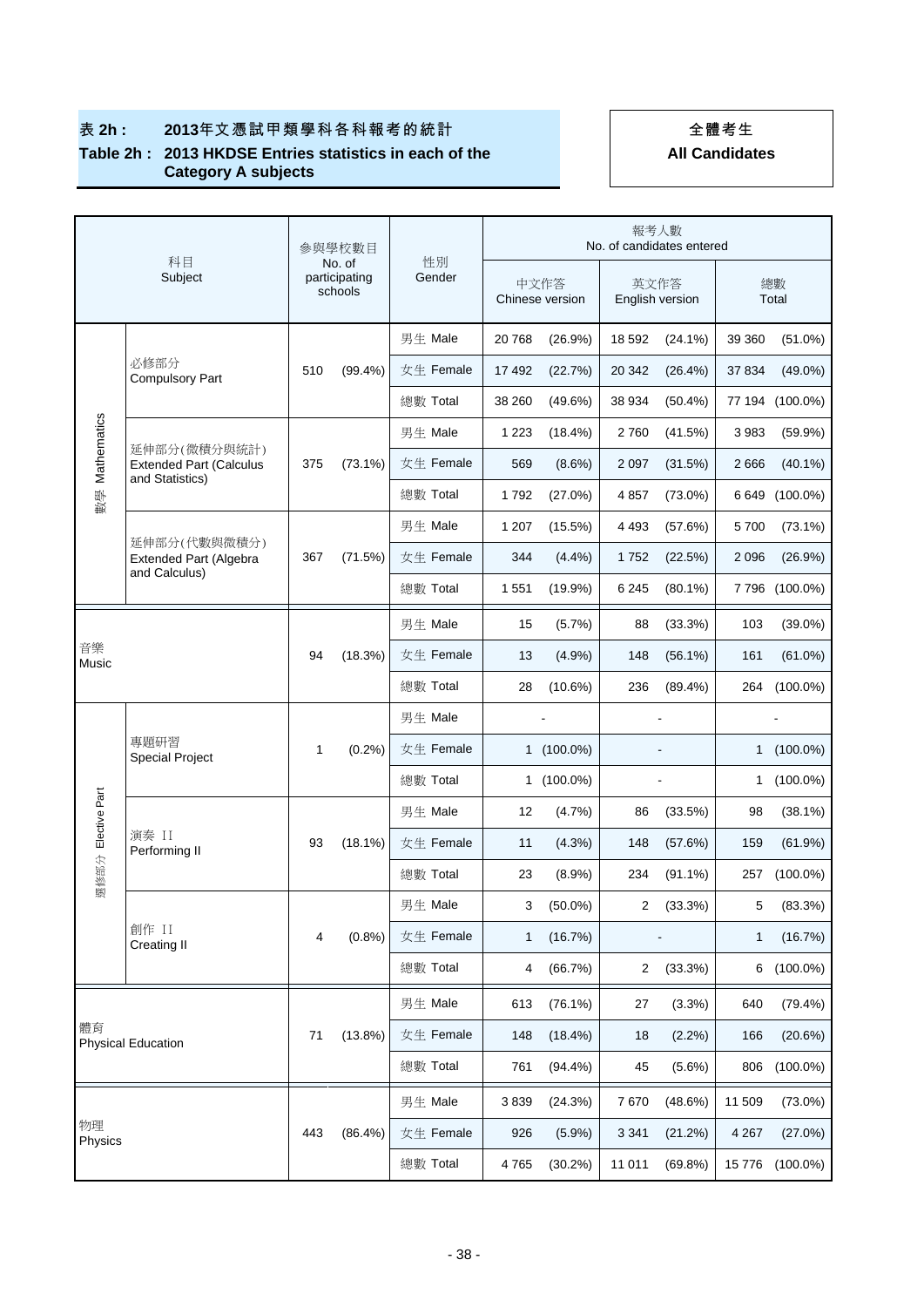|         | 科目                                                              |     | 參與學校數目                             |              |                         |            |                         |            | 報考人數<br>No. of candidates entered |                |  |  |  |  |  |  |
|---------|-----------------------------------------------------------------|-----|------------------------------------|--------------|-------------------------|------------|-------------------------|------------|-----------------------------------|----------------|--|--|--|--|--|--|
|         | Subject                                                         |     | No. of<br>participating<br>schools | 性別<br>Gender | 中文作答<br>Chinese version |            | 英文作答<br>English version |            |                                   | 總數<br>Total    |  |  |  |  |  |  |
|         |                                                                 |     |                                    | 男生 Male      | 961                     | (27.3%)    | 752                     | (21.3%)    | 1 7 1 3                           | $(48.6\%)$     |  |  |  |  |  |  |
|         | 組合科學 (生物、化學)<br><b>Combined Science</b><br>(Biology, Chemistry) | 186 | (36.3%)                            | 女生 Female    | 680                     | (19.3%)    | 1 1 3 0                 | $(32.1\%)$ | 1810                              | $(51.4\%)$     |  |  |  |  |  |  |
|         |                                                                 |     |                                    | 總數 Total     | 1641                    | $(46.6\%)$ | 1882                    | $(53.4\%)$ | 3 5 2 3                           | $(100.0\%)$    |  |  |  |  |  |  |
|         |                                                                 |     |                                    | 男生 Male      | 392                     | (38.5%)    | 232                     | (22.8%)    | 624                               | (61.2%)        |  |  |  |  |  |  |
|         | 組合科學 (生物、物理)<br><b>Combined Science</b><br>(Biology, Physics)   | 78  | $(15.2\%)$                         | 女生 Female    | 163                     | $(16.0\%)$ | 232                     | (22.8%)    | 395                               | (38.8%)        |  |  |  |  |  |  |
|         |                                                                 |     |                                    | 總數 Total     | 555                     | (54.5%)    | 464                     | (45.5%)    | 1 0 1 9                           | $(100.0\%)$    |  |  |  |  |  |  |
|         |                                                                 |     |                                    | 男生 Male      | 704                     | (32.7%)    | 555                     | (25.8%)    | 1 2 5 9                           | (58.5%)        |  |  |  |  |  |  |
|         | 組合科學 (化學、物理)<br><b>Combined Science</b><br>(Chemistry, Physics) | 141 | (27.5%)                            | 女生 Female    | 365                     | $(17.0\%)$ | 529                     | (24.6%)    | 894                               | (41.5%)        |  |  |  |  |  |  |
|         |                                                                 |     |                                    | 總數 Total     | 1 0 6 9                 | (49.7%)    | 1 0 8 4                 | $(50.3\%)$ | 2 1 5 3                           | $(100.0\%)$    |  |  |  |  |  |  |
|         | 組合科學 (生物)<br><b>Combined Science</b><br>(Biology)               |     |                                    | 男生 Male      | 1 3 5 3                 | (29.8%)    | 984                     | (21.7%)    | 2 3 3 7                           | (51.5%)        |  |  |  |  |  |  |
|         |                                                                 | 207 | $(40.4\%)$                         | 女生 Female    | 843                     | (18.6%)    | 1 3 6 2                 | $(30.0\%)$ | 2 2 0 5                           | (48.5%)        |  |  |  |  |  |  |
| Science |                                                                 |     |                                    | 總數 Total     | 2 1 9 6                 | (48.3%)    | 2 3 4 6                 | (51.7%)    |                                   | 4 542 (100.0%) |  |  |  |  |  |  |
| 科學      | 組合科學 (化學)                                                       | 248 | (48.3%)                            | 男生 Male      | 1665                    | (29.3%)    | 1 307                   | $(23.0\%)$ | 2972                              | (52.4%)        |  |  |  |  |  |  |
|         | <b>Combined Science</b><br>(Chemistry)                          |     |                                    | 女生 Female    | 1 0 4 5                 | $(18.4\%)$ | 1659                    | (29.2%)    | 2 7 0 4                           | (47.6%)        |  |  |  |  |  |  |
|         |                                                                 |     |                                    | 總數 Total     | 2710                    | (47.7%)    | 2966                    | (52.3%)    | 5676                              | $(100.0\%)$    |  |  |  |  |  |  |
|         |                                                                 |     |                                    | 男生 Male      | 1 0 9 6                 | (34.6%)    | 787                     | (24.8%)    | 1883                              | (59.4%)        |  |  |  |  |  |  |
|         | 組合科學 (物理)<br><b>Combined Science</b><br>(Physics)               | 171 | (33.3%)                            | 女生 Female    | 528                     | $(16.6\%)$ | 761                     | $(24.0\%)$ | 1 2 8 9                           | (40.6%)        |  |  |  |  |  |  |
|         |                                                                 |     |                                    | 總數 Total     | 1 6 2 4                 | (51.2%)    | 1548                    | $(48.8\%)$ |                                   | 3 172 (100.0%) |  |  |  |  |  |  |
|         |                                                                 |     |                                    | 男生 Male      | 2 0 5 7                 | (30.7%)    | 1539                    | $(23.0\%)$ | 3596                              | (53.7%)        |  |  |  |  |  |  |
|         | 組合科學<br><b>Combined Science</b>                                 | 263 | (51.3%)                            | 女生 Female    | 1 208                   | $(18.0\%)$ | 1891                    | (28.2%)    | 3 0 9 9                           | (46.3%)        |  |  |  |  |  |  |
|         |                                                                 |     |                                    | 總數 Total     | 3 2 6 5                 | (48.8%)    | 3 4 3 0                 | (51.2%)    |                                   | 6 695 (100.0%) |  |  |  |  |  |  |
|         |                                                                 |     |                                    | 男生 Male      | 135                     | $(39.9\%)$ | 30                      | $(8.9\%)$  | 165                               | (48.8%)        |  |  |  |  |  |  |
|         | 綜合科學<br><b>Integrated Science</b>                               | 23  | (4.5%)                             | 女生 Female    | 81                      | $(24.0\%)$ | 92                      | (27.2%)    | 173                               | (51.2%)        |  |  |  |  |  |  |
|         |                                                                 |     |                                    | 總數 Total     | 216                     | (63.9%)    | 122                     | $(36.1\%)$ |                                   | 338 (100.0%)   |  |  |  |  |  |  |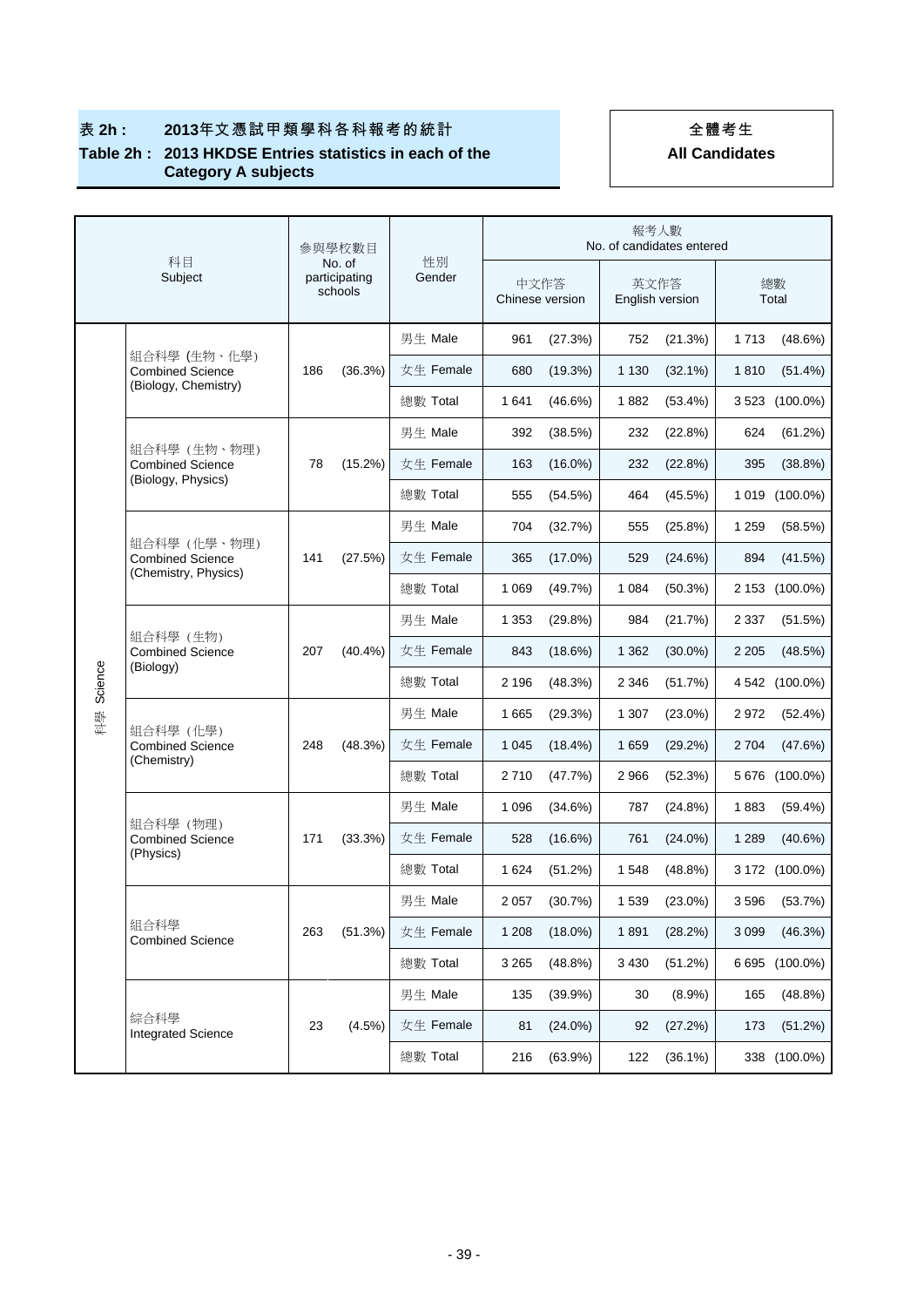|  | <b>All Candidates</b> |
|--|-----------------------|
|  |                       |

|                            | 科目                                                    | 参與學校數目<br>No. of |                          | 性別        |         |                         | No. of candidates entered | 報考人數            |             |                |
|----------------------------|-------------------------------------------------------|------------------|--------------------------|-----------|---------|-------------------------|---------------------------|-----------------|-------------|----------------|
|                            | Subject                                               |                  | participating<br>schools | Gender    |         | 中文作答<br>Chinese version | 英文作答                      | English version | 總數<br>Total |                |
|                            |                                                       |                  |                          | 男生 Male   | 46      | (16.8%)                 | 2                         | (0.7%           | 48          | (17.5%)        |
| Technology and Living      | 食品科學與科技<br>Food Science and<br>Technology             | 21               | $(4.1\%)$                | 女生 Female | 142     | (51.8%)                 | 84                        | (30.7%)         | 226         | (82.5%)        |
| 科技與生活                      |                                                       |                  |                          | 總數 Total  | 188     | $(68.6\%)$              | 86                        | $(31.4\%)$      |             | 274 (100.0%)   |
|                            |                                                       |                  |                          | 男生 Male   | 34      | (26.8%)                 |                           |                 | 34          | (26.8%)        |
|                            | 服裝、成衣與紡織<br>Fashion, Clothing and<br><b>Textiles</b>  | 11               | $(2.1\%)$                | 女生 Female | 73      | (57.5%)                 | 20                        | (15.7%)         | 93          | (73.2%)        |
|                            |                                                       |                  |                          | 總數 Total  | 107     | (84.3%)                 | 20                        | (15.7%)         |             | 127 (100.0%)   |
|                            |                                                       |                  |                          | 男生 Male   | 1461    | (32.5%)                 | 121                       | (2.7%)          | 1582        | (35.2%)        |
|                            | 旅遊與款待<br>Tourism and Hospitality Studies              |                  | (38.2%)                  | 女生 Female | 2 6 0 2 | (57.9%)                 | 307                       | $(6.8\%)$       | 2 9 0 9     | $(64.8\%)$     |
|                            |                                                       |                  |                          | 總數 Total  | 4 0 63  | (90.5%)                 | 428                       | (9.5%)          |             | 4 491 (100.0%) |
|                            |                                                       |                  |                          | 男生 Male   | 1 1 1 0 | (23.4%)                 | 144                       | $(3.0\%)$       | 1 2 5 4     | (26.5%)        |
| 視覺藝術<br><b>Visual Arts</b> |                                                       | 383              | (74.7%)                  | 女生 Female | 2 9 8 6 | $(63.0\%)$              | 499                       | $(10.5\%)$      | 3 4 8 5     | (73.5%)        |
|                            |                                                       |                  |                          | 總數 Total  | 4 0 9 6 | $(86.4\%)$              | 643                       | (13.6%)         | 4 7 3 9     | $(100.0\%)$    |
|                            |                                                       |                  |                          | 男生 Male   | 618     | (22.6%)                 | 86                        | $(3.1\%)$       | 704         | (25.7%)        |
|                            | 視覺形式表達主題<br>Visual Presentation of a                  | 294              | (57.3%)                  | 女生 Female | 1735    | $(63.4\%)$              | 296                       | $(10.8\%)$      | 2 0 3 1     | (74.3%)        |
| 選修部分 Elective Part         | Theme                                                 |                  |                          | 總數 Total  | 2 3 5 3 | $(86.0\%)$              | 382                       | $(14.0\%)$      |             | 2 735 (100.0%) |
|                            |                                                       |                  |                          | 男生 Male   | 492     | (24.6%)                 | 58                        | (2.9%)          | 550         | (27.4%)        |
|                            | 設計<br>Design                                          | 226              | $(44.1\%)$               | 女生 Female | 1 2 5 1 | $(62.4\%)$              | 203                       | $(10.1\%)$      | 1 4 5 4     | (72.6%)        |
|                            |                                                       |                  |                          | 總數 Total  | 1743    | $(87.0\%)$              | 261                       | $(13.0\%)$      |             | 2 004 (100.0%) |
|                            |                                                       |                  |                          | 男生 Male   | 94 730  | (32.3%)                 | 55 246                    | (18.8%)         | 149 976     | $(51.1\%)$     |
|                            | 所有甲類學科設有中、英文試卷科目<br>All Category A bilingual subjects |                  | (99.6%)                  | 女生 Female | 82 883  | (28.3%)                 | 60 528                    | (20.6%)         | 143 411     | (48.9%)        |
|                            |                                                       |                  |                          | 總數 Total  | 177 613 | (60.5%)                 | 115 774                   | (39.5%)         | 293 387     | $(100.0\%)$    |
|                            |                                                       |                  |                          | 男生 Male   | 139 538 | $(30.2\%)$              | 95 677                    | (20.7%)         | 235 215     | $(50.9\%)$     |
| 所有甲類學科                     |                                                       | 513              | $(100.0\%)$              | 女生 Female | 127 371 | (27.5%)                 | 99 789                    | (21.6%)         | 227 160     | $(49.1\%)$     |
|                            | All Category A subjects                               |                  |                          | 總數 Total  | 266 909 | (57.7%)                 | 195 466                   | (42.3%)         | 462 375     | $(100.0\%)$    |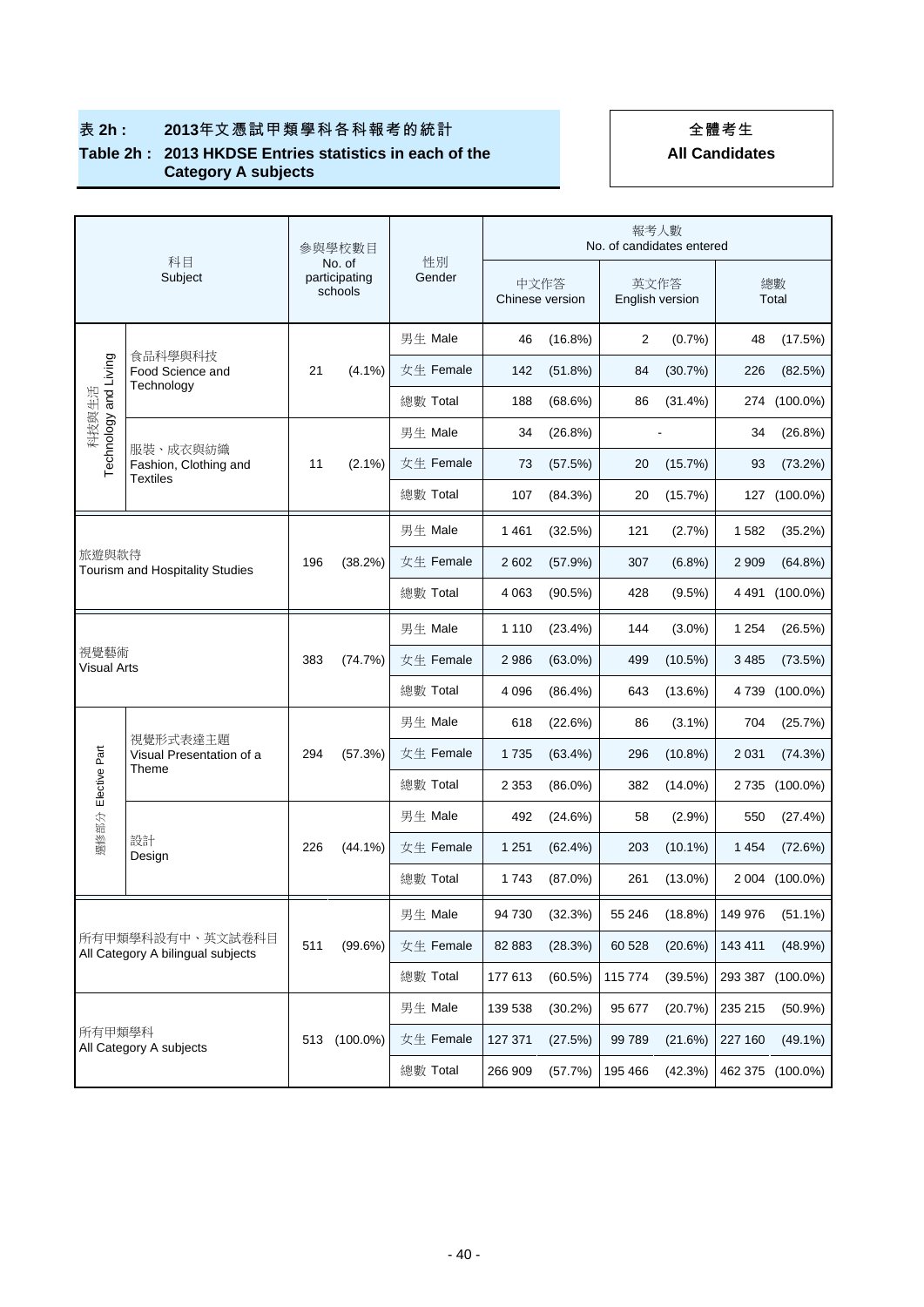|                              | 科目                                                     |    | 參與學校數目<br>No. of         | 報考人數<br>No. of candidates entered |            |     |              |    |              |  |
|------------------------------|--------------------------------------------------------|----|--------------------------|-----------------------------------|------------|-----|--------------|----|--------------|--|
|                              | Subject                                                |    | participating<br>schools |                                   | 男生<br>Male |     | 女生<br>Female |    | 總數<br>Total  |  |
|                              | 應用心理學<br>Applied Psychology                            | 78 | (27.1%)                  | 94                                | $(53.4\%)$ | 82  | (46.6%)      |    | 176 (100.0%) |  |
|                              | 運動科學及體適能<br><b>Exercise Science and Health Fitness</b> | 26 | $(9.0\%)$                | 38                                | $(90.5\%)$ | 4   | $(9.5\%)$    |    | 42 (100.0%)  |  |
|                              | 基礎健康護理<br><b>Fundamental Health Care</b>               | 30 | $(10.4\%)$               | 23                                | (27.7%)    | 60  | (72.3%)      |    | 83 (100.0%)  |  |
| 應用科學 Applied Science         | 中醫保健與美容<br>Health and Beauty Keeping in TCM            | 33 | (11.5%)                  | 30                                | (46.9%)    | 34  | $(53.1\%)$   | 64 | $(100.0\%)$  |  |
|                              | 健康護理實務<br><b>Health Care Practice</b>                  | 76 | (26.4%)                  | 20                                | (14.7%)    | 116 | (85.3%)      |    | 136 (100.0%) |  |
|                              | 醫務化驗科學<br><b>Medical Laboratory Science</b>            | 50 | (17.4%)                  | 44                                | (51.8%)    | 41  | (48.2%)      | 85 | $(100.0\%)$  |  |
|                              | 運動管理與教練法<br>Sports Coaching and Management             | 36 | (12.5%)                  | 54                                | (77.1%)    | 16  | (22.9%)      |    | 70 (100.0%)  |  |
|                              | 國際商貿市場拓展<br>Marketing in Global Trade                  | 23 | $(8.0\%)$                | 16                                | $(55.2\%)$ | 13  | $(44.8\%)$   |    | 29 (100.0%)  |  |
| Business, Management and Law | 中小企實用電腦會計<br><b>Practical Accounting for SMEs</b>      | 55 | $(19.1\%)$               | 137                               | (61.7%)    | 85  | (38.3%)      |    | 222 (100.0%) |  |
| 、管理及法律                       | 採購及營銷<br>Purchasing and Merchandising                  | 13 | (4.5%)                   | 38                                | (57.6%)    | 28  | (42.4%)      |    | 66 (100.0%)  |  |
| 商業                           | 零售管理<br>Retail Management                              | 28 | (9.7%)                   | 26                                | $(59.1\%)$ | 18  | $(40.9\%)$   |    | 44 (100.0%)  |  |
|                              | 認識金融服務<br><b>Understanding Financial Services</b>      | 23 | $(8.0\%)$                | 17                                | (56.7%)    | 13  | (43.3%)      |    | 30 (100.0%)  |  |
|                              | 認識香港法律<br>Understanding Hong Kong Law                  | 29 | $(10.1\%)$               | 17                                | $(45.9\%)$ | 20  | $(54.1\%)$   |    | 37 (100.0%)  |  |
|                              | 商業漫畫設計<br><b>Commercial Comic Art</b>                  | 46 | $(16.0\%)$               | 25                                | $(39.1\%)$ | 39  | $(60.9\%)$   | 64 | $(100.0\%)$  |  |
|                              | 形象設計<br>Image Design                                   | 96 | (33.3%)                  | 107                               | (27.2%)    | 287 | (72.8%)      |    | 394 (100.0%) |  |
|                              | 創新產品設計<br>Innovative Product Design                    | 27 | $(9.4\%)$                | 34                                | (47.2%)    | 38  | (52.8%)      |    | 72 (100.0%)  |  |
|                              | 戲劇藝術入門<br>Introduction to Theatre Arts                 | 38 | $(13.2\%)$               | 14                                | (32.6%)    | 29  | (67.4%)      |    | 43 (100.0%)  |  |
| 創意學習 Creative Studies        | 珠寶藝術與設計<br>Jewellery Arts and Design                   | 39 | (13.5%)                  | 12                                | (24.5%)    | 37  | (75.5%)      | 49 | $(100.0\%)$  |  |
|                              | 多媒體科藝<br>Multimedia Entertainment Studies              | 54 | (18.8%)                  | 132                               | $(75.4\%)$ | 43  | (24.6%)      |    | 175 (100.0%) |  |
|                              | 舞出新機-舞蹈藝術<br>Taking a Chance on Dance                  | 46 | $(16.0\%)$               | 8                                 | $(13.1\%)$ | 53  | (86.9%)      | 61 | $(100.0\%)$  |  |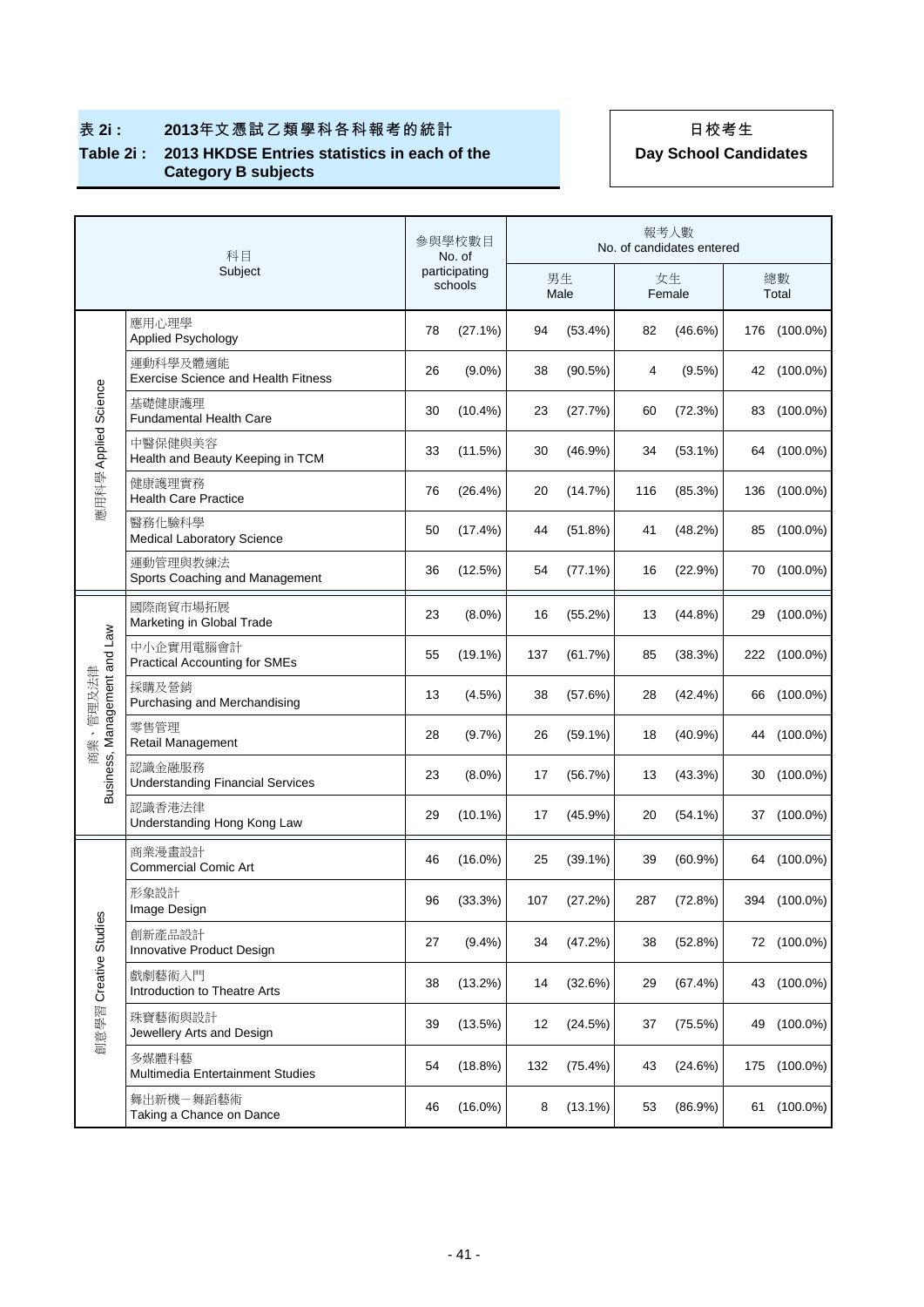|                            | 科目                                                |     | 參與學校數目<br>No. of         |         |             |      | 報考人數<br>No. of candidates entered |                |
|----------------------------|---------------------------------------------------|-----|--------------------------|---------|-------------|------|-----------------------------------|----------------|
|                            | Subject                                           |     | participating<br>schools |         | 男生<br>Male  |      | 女生<br>Female                      | 總數<br>Total    |
|                            | 汽車科技<br>Automotive Technology                     | 30  | $(10.4\%)$               |         | 61 (100.0%) |      |                                   | 61 (100.0%)    |
| Engineering and Production | 航空學<br><b>Aviation Studies</b>                    | 96  | (33.3%)                  | 144     | (62.6%)     | 86   | (37.4%)                           | 230 (100.0%)   |
| 工程及生產                      | 屋宇設施工程<br><b>Building Facilities Engineering</b>  | 14  | (4.9%)                   | 38      | (86.4%)     | 6    | (13.6%)                           | 44 (100.0%)    |
|                            | 電子產品設計實務<br>Electronic Product Design in Action   | 20  | $(6.9\%)$                | 25      | (96.2%)     | 1    | $(3.8\%)$                         | 26 (100.0%)    |
|                            | 環境工程<br><b>Environmental Engineering</b>          | 18  | (6.3%)                   | 15      | (78.9%)     | 4    | $(21.1\%)$                        | 19 (100.0%)    |
|                            | 電影及錄像<br>Film and Video Studies                   | 36  | (12.5%)                  | 139     | (76.8%)     | 42   | (23.2%)                           | 181 (100.0%)   |
| and Communication          | 資訊娛樂節目製作<br>Infotainment Production               | 15  | (5.2%)                   | 10      | (52.6%)     | 9    | (47.4%)                           | 19 (100.0%)    |
| 媒體及傳意                      | 公關及廣告<br><b>Public Relations and Advertising</b>  | 29  | $(10.1\%)$               | 13      | (31.0%)     | 29   | $(69.0\%)$                        | 42 (100.0%)    |
| Media a                    | 電台主持與節目製作<br>Radio Host and Programme Production  | 70  | (24.3%)                  | 40      | (36.7%)     | 69   | (63.3%)                           | 109 (100.0%)   |
|                            | 幼兒成長教育<br>Child Development and Care              | 88  | (30.6%)                  | 8       | $(5.4\%)$   | 141  | (94.6%)                           | 149 (100.0%)   |
|                            | 項目策劃及運作<br>Events Planning and Operation          | 29  | $(10.1\%)$               | 10      | (24.4%)     | 31   | (75.6%)                           | 41 (100.0%)    |
| Services                   | 美容學基礎<br><b>Fundamental Cosmetology</b>           | 99  | $(34.4\%)$               | 19      | $(7.0\%)$   | 253  | $(93.0\%)$                        | 272 (100.0%)   |
| 服務                         | 酒店服務營運<br><b>Hospitality Services in Practice</b> | 97  | (33.7%)                  | 157     | (34.6%)     | 297  | $(65.4\%)$                        | 454 (100.0%)   |
|                            | 酒店營運<br><b>Hotel Operations</b>                   | 82  | (28.5%)                  | 213     | (45.3%)     | 257  | (54.7%)                           | 470 (100.0%)   |
|                            | 西式食品製作<br><b>Western Cuisine</b>                  | 156 | (54.2%)                  | 319     | $(44.1\%)$  | 405  | (55.9%)                           | 724 (100.0%)   |
| 所有乙類學科                     | All Category B subjects                           | 288 | $(100.0\%)$              | 2 0 9 7 | $(43.8\%)$  | 2686 | (56.2%)                           | 4 783 (100.0%) |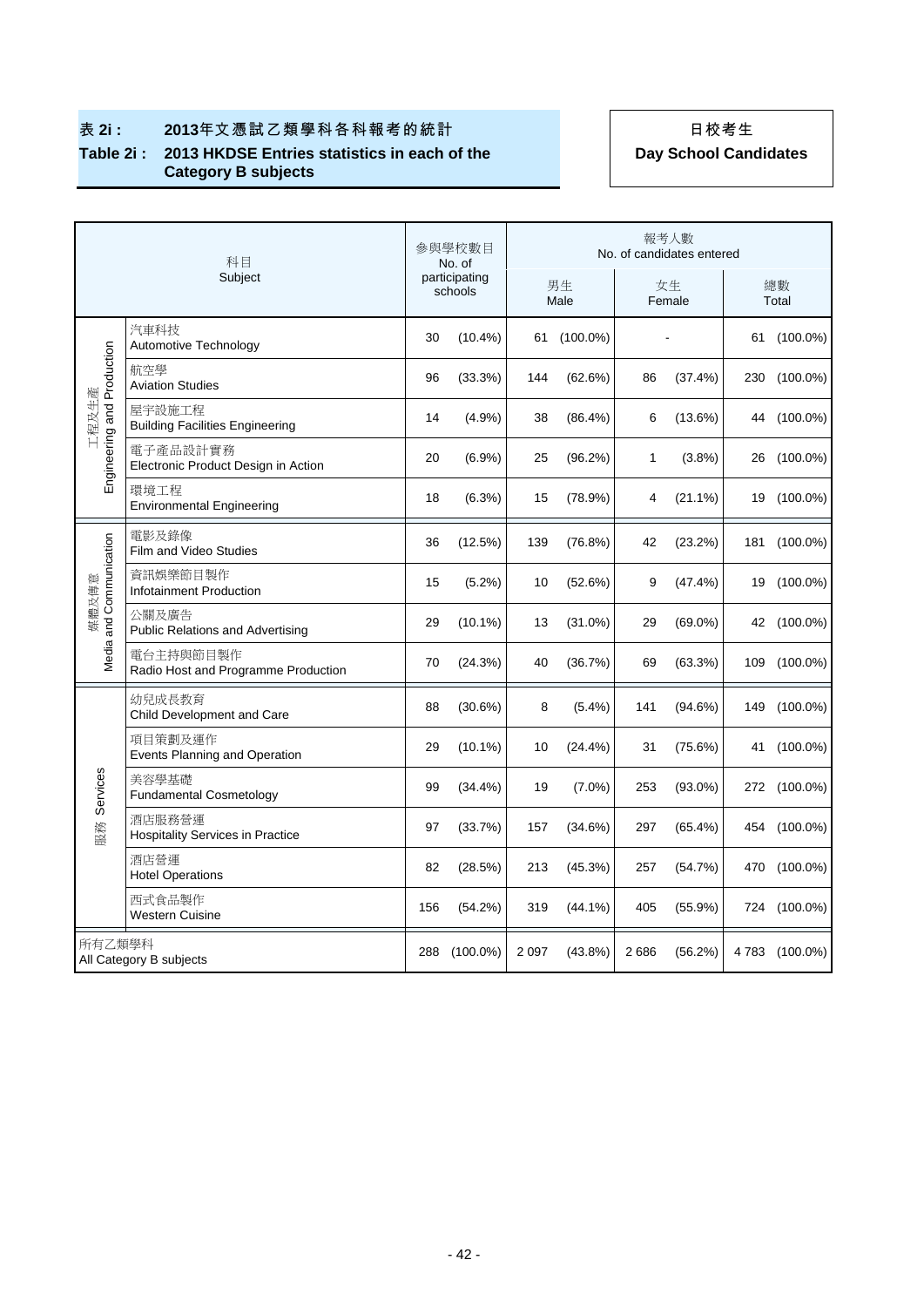# 表 2j: 2013年文憑試乙類學科各科報考的統計 2013年生 **Table 2j : 2013 HKDSE Entries statistics in each of the**

**Category B subjects** 

|                                       | 科目                                                     |     | 參與學校數目<br>No. of         | 報考人數<br>No. of candidates entered |            |     |              |    |              |  |
|---------------------------------------|--------------------------------------------------------|-----|--------------------------|-----------------------------------|------------|-----|--------------|----|--------------|--|
|                                       | Subject                                                |     | participating<br>schools |                                   | 男生<br>Male |     | 女生<br>Female |    | 總數<br>Total  |  |
|                                       | 應用心理學<br>Applied Psychology                            | 80  | (26.8%)                  | 97                                | (53.6%)    | 84  | $(46.4\%)$   |    | 181 (100.0%) |  |
|                                       | 運動科學及體適能<br><b>Exercise Science and Health Fitness</b> | 26  | (8.7%)                   | 38                                | (90.5%)    | 4   | $(9.5\%)$    |    | 42 (100.0%)  |  |
|                                       | 基礎健康護理<br><b>Fundamental Health Care</b>               | 30  | $(10.0\%)$               | 23                                | (27.7%)    | 60  | (72.3%)      |    | 83 (100.0%)  |  |
| 應用科學 Applied Science                  | 中醫保健與美容<br>Health and Beauty Keeping in TCM            | 36  | $(12.0\%)$               | 43                                | $(50.0\%)$ | 43  | $(50.0\%)$   | 86 | $(100.0\%)$  |  |
|                                       | 健康護理實務<br><b>Health Care Practice</b>                  | 79  | $(26.4\%)$               | 21                                | $(15.0\%)$ | 119 | $(85.0\%)$   |    | 140 (100.0%) |  |
|                                       | 醫務化驗科學<br><b>Medical Laboratory Science</b>            | 50  | (16.7%)                  | 44                                | (51.8%)    | 41  | (48.2%)      |    | 85 (100.0%)  |  |
|                                       | 運動管理與教練法<br>Sports Coaching and Management             | 37  | (12.4%)                  | 55                                | (76.4%)    | 17  | (23.6%)      |    | 72 (100.0%)  |  |
|                                       | 國際商貿市場拓展<br>Marketing in Global Trade                  | 24  | $(8.0\%)$                | 16                                | (51.6%)    | 15  | (48.4%)      |    | 31 (100.0%)  |  |
|                                       | 中小企實用電腦會計<br><b>Practical Accounting for SMEs</b>      | 58  | $(19.4\%)$               | 140                               | (59.8%)    | 94  | $(40.2\%)$   |    | 234 (100.0%) |  |
| Business, Management and Law<br>管理及法律 | 採購及營銷<br>Purchasing and Merchandising                  | 14  | (4.7%)                   | 39                                | (58.2%)    | 28  | (41.8%)      |    | 67 (100.0%)  |  |
| 商業                                    | 零售管理<br>Retail Management                              | 28  | $(9.4\%)$                | 26                                | $(59.1\%)$ | 18  | $(40.9\%)$   | 44 | (100.0%)     |  |
|                                       | 認識金融服務<br><b>Understanding Financial Services</b>      | 23  | (7.7%)                   | 17                                | (56.7%)    | 13  | (43.3%)      |    | 30 (100.0%)  |  |
|                                       | 認識香港法律<br>Understanding Hong Kong Law                  | 31  | $(10.4\%)$               | 18                                | (46.2%)    | 21  | (53.8%)      |    | 39 (100.0%)  |  |
|                                       | 商業漫畫設計<br><b>Commercial Comic Art</b>                  | 49  | $(16.4\%)$               | 27                                | (39.7%)    | 41  | (60.3%)      | 68 | $(100.0\%)$  |  |
|                                       | 形象設計<br>Image Design                                   | 100 | $(33.4\%)$               | 112                               | $(28.0\%)$ | 288 | $(72.0\%)$   |    | 400 (100.0%) |  |
|                                       | 創新產品設計<br>Innovative Product Design                    | 28  | $(9.4\%)$                | 35                                | (47.9%)    | 38  | (52.1%)      |    | 73 (100.0%)  |  |
|                                       | 戲劇藝術入門<br>Introduction to Theatre Arts                 | 39  | $(13.0\%)$               | 15                                | $(34.1\%)$ | 29  | $(65.9\%)$   |    | 44 (100.0%)  |  |
| 創意學習 Creative Studies                 | 珠寶藝術與設計<br>Jewellery Arts and Design                   | 39  | $(13.0\%)$               | 12                                | (24.5%)    | 37  | (75.5%)      | 49 | $(100.0\%)$  |  |
|                                       | 多媒體科藝<br>Multimedia Entertainment Studies              | 57  | $(19.1\%)$               | 136                               | (75.6%)    | 44  | (24.4%)      |    | 180 (100.0%) |  |
|                                       | 舞出新機-舞蹈藝術<br>Taking a Chance on Dance                  | 46  | $(15.4\%)$               | 8                                 | $(13.1\%)$ | 53  | $(86.9\%)$   |    | 61 (100.0%)  |  |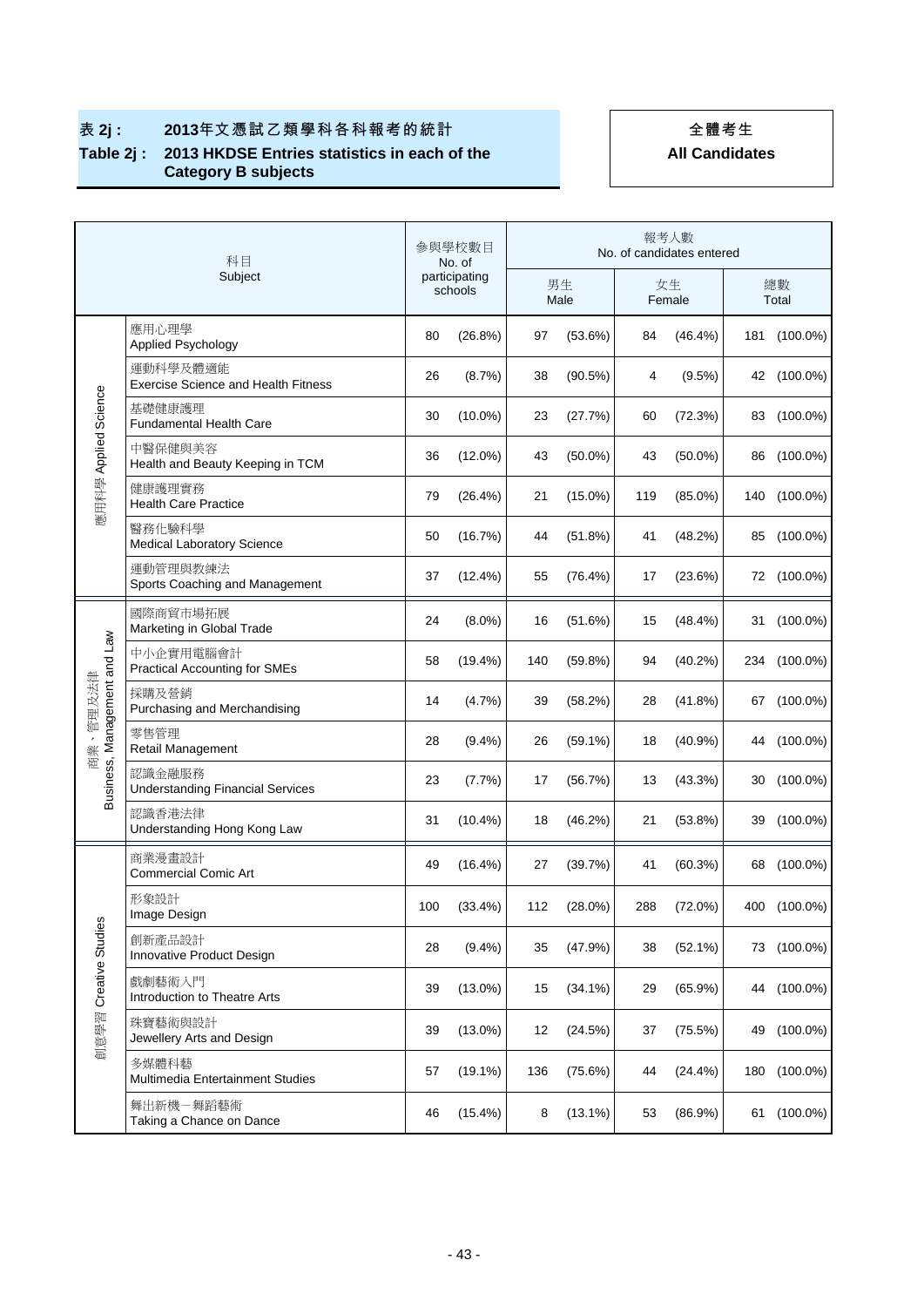# 表 2j: 2013年文憑試乙類學科各科報考的統計 2013年生 **Table 2j : 2013 HKDSE Entries statistics in each of the**

# **All Candidates**

**Category B subjects** 

| 科目<br>Subject                     |                                                   | 參與學校數目<br>No. of<br>participating<br>schools |             | 報考人數<br>No. of candidates entered |             |              |            |             |                |  |
|-----------------------------------|---------------------------------------------------|----------------------------------------------|-------------|-----------------------------------|-------------|--------------|------------|-------------|----------------|--|
|                                   |                                                   |                                              |             | 男生<br>Male                        |             | 女生<br>Female |            | 總數<br>Total |                |  |
| Engineering and Production        | 汽車科技<br>Automotive Technology                     | 32                                           | (10.7%)     |                                   | 64 (100.0%) |              |            |             | 64 (100.0%)    |  |
|                                   | 航空學<br><b>Aviation Studies</b>                    | 98                                           | (32.8%)     | 148                               | (61.9%)     | 91           | $(38.1\%)$ | 239         | $(100.0\%)$    |  |
| 工程及生產                             | 屋宇設施工程<br><b>Building Facilities Engineering</b>  | 15                                           | $(5.0\%)$   | 41                                | (87.2%)     | 6            | $(12.8\%)$ |             | 47 (100.0%)    |  |
|                                   | 電子產品設計實務<br>Electronic Product Design in Action   | 20                                           | (6.7%)      | 25                                | (96.2%)     | 1            | $(3.8\%)$  |             | 26 (100.0%)    |  |
|                                   | 環境工程<br><b>Environmental Engineering</b>          | 19                                           | (6.4%)      | 16                                | $(80.0\%)$  | 4            | $(20.0\%)$ | 20          | $(100.0\%)$    |  |
|                                   | 電影及錄像<br>Film and Video Studies                   | 38                                           | (12.7%)     | 160                               | (77.3%)     | 47           | (22.7%)    | 207         | $(100.0\%)$    |  |
| and Communication<br>媒體及傳意        | 資訊娛樂節目製作<br>Infotainment Production               | 16                                           | $(5.4\%)$   | 11                                | $(55.0\%)$  | 9            | $(45.0\%)$ |             | 20 (100.0%)    |  |
|                                   | 公關及廣告<br><b>Public Relations and Advertising</b>  | 29                                           | (9.7%)      | 13                                | $(31.0\%)$  | 29           | $(69.0\%)$ |             | 42 (100.0%)    |  |
| Media                             | 電台主持與節目製作<br>Radio Host and Programme Production  | 73                                           | $(24.4\%)$  | 42                                | (37.2%)     | 71           | (62.8%)    |             | 113 (100.0%)   |  |
|                                   | 幼兒成長教育<br>Child Development and Care              | 91                                           | $(30.4\%)$  | 8                                 | $(5.0\%)$   | 152          | $(95.0\%)$ |             | 160 (100.0%)   |  |
|                                   | 項目策劃及運作<br>Events Planning and Operation          | 31                                           | $(10.4\%)$  | 21                                | $(36.8\%)$  | 36           | (63.2%)    |             | 57 (100.0%)    |  |
| Services<br>服務                    | 美容學基礎<br><b>Fundamental Cosmetology</b>           | 104                                          | $(34.8\%)$  | 27                                | (8.7%)      | 283          | (91.3%)    |             | 310 (100.0%)   |  |
|                                   | 酒店服務營運<br><b>Hospitality Services in Practice</b> | 99                                           | $(33.1\%)$  | 158                               | (34.6%)     | 299          | $(65.4\%)$ |             | 457 (100.0%)   |  |
|                                   | 酒店營運<br><b>Hotel Operations</b>                   | 86                                           | (28.8%)     | 222                               | (46.2%)     | 259          | $(53.8\%)$ | 481         | $(100.0\%)$    |  |
|                                   | 西式食品製作<br><b>Western Cuisine</b>                  | 163                                          | (54.5%)     | 338                               | (44.5%)     | 421          | $(55.5\%)$ | 759         | $(100.0\%)$    |  |
| 所有乙類學科<br>All Category B subjects |                                                   | 299                                          | $(100.0\%)$ | 2 2 1 6                           | (44.2%)     | 2795         | $(55.8\%)$ |             | 5 011 (100.0%) |  |